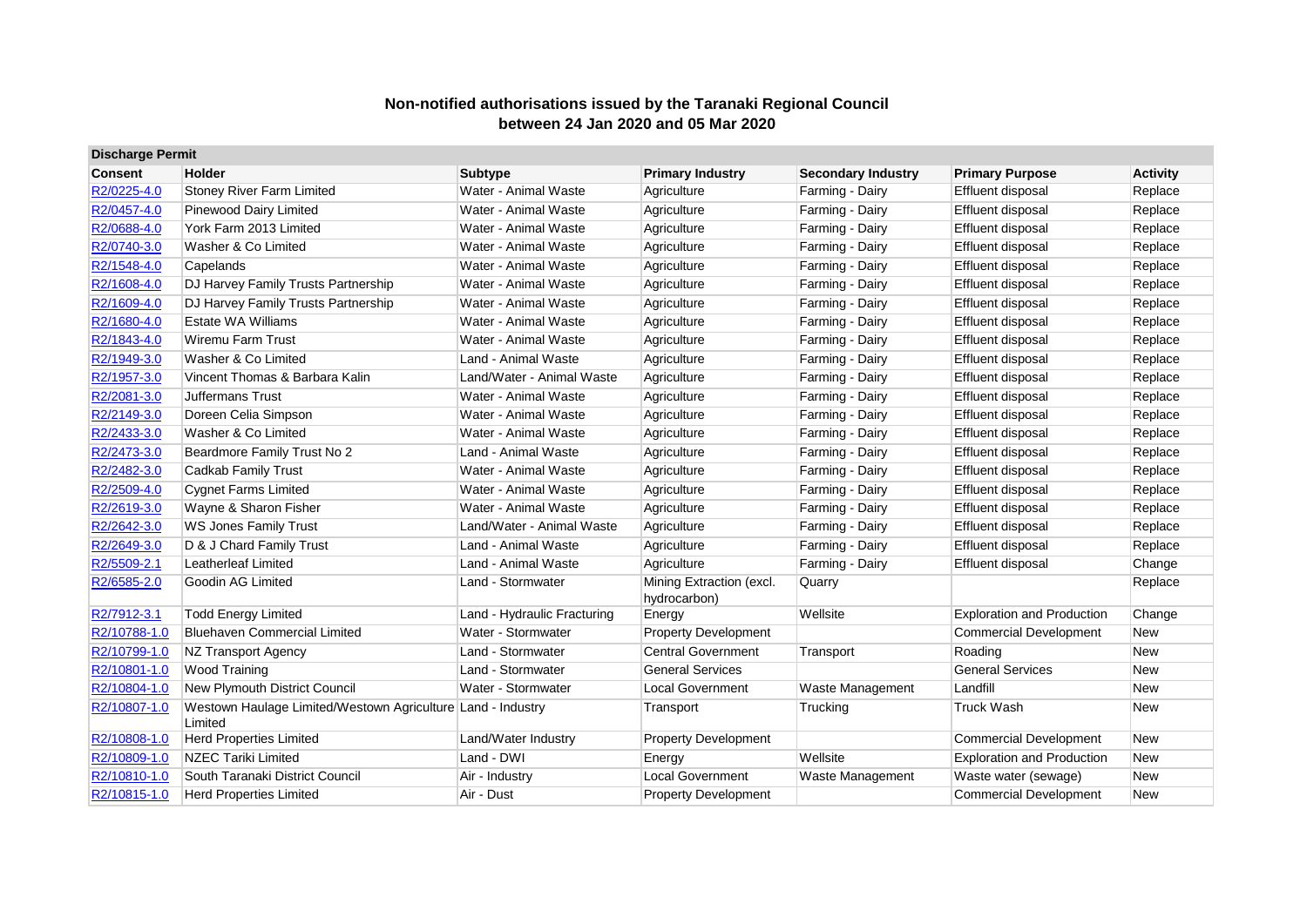| <b>Land Use Consent</b> |                                           |                             |                             |                          |                        |                 |
|-------------------------|-------------------------------------------|-----------------------------|-----------------------------|--------------------------|------------------------|-----------------|
| Consent                 | <b>Holder</b>                             | <b>Subtype</b>              | <b>Primary Industry</b>     | <b>Secondary Purpose</b> |                        | <b>Activity</b> |
|                         |                                           |                             | <b>Purpose</b>              |                          |                        | <b>Purpose</b>  |
| R2/5608-2.0             | Pungarehu Farmers Group Water Scheme      | Dam/Weir                    | <b>Private Water Supply</b> |                          | Water Supply - Rural   | Replace         |
| R2/10730-1.1            | New Plymouth District Council             | Structure - Erosion Control | <b>Local Government</b>     |                          | Erosion protection     | Change          |
| R2/10787-1.0            | Devon 662 Limited Partnership             | Structure - Bridge          | <b>Property Development</b> |                          | Commercial Development | New             |
| R2/10789-1.0            | Devon 662 Limited Partnership & Bluehaven | Structure - Erosion Control | <b>Property Development</b> |                          | Commercial Development | New             |
|                         | Commercial Limited                        |                             |                             |                          |                        |                 |
| R2/10802-1.0            | Waimacher Farms Limited                   | Structure - Culvert         | Agriculture                 | Farming - Dairy          | Land Improvement       | New             |
| R2/10803-1.0            | Waimacher Farms Limited                   | Structure - Culvert         | Agriculture                 | Farming - Dairy          | Land Improvement       | New             |
| R2/10816-1.0            | ID & JA Armstrong Family Trusts Pship     | Structure - Culvert         | Agriculture                 | Farming - Dairy          | Access                 | New             |
| R2/10818-1.0            | Waka Kotahi NZ Transport Agency           | Disturb                     | <b>Central Government</b>   | Transport                | Roading                | New             |
| <b>Water Permit</b>     |                                           |                             |                             |                          |                        |                 |
| Consent                 | <b>Holder</b>                             | <b>Subtype</b>              | <b>Primary Industry</b>     | <b>Secondary Purpose</b> |                        | <b>Activity</b> |
|                         |                                           |                             | <b>Purpose</b>              |                          |                        | <b>Purpose</b>  |
| R2/10146-1.1            | Jones Quarry Limited                      | Take Surface Water          | Mining Extraction (excl.    | Quarry                   |                        | Change          |
|                         |                                           |                             | hydrocarbon)                |                          |                        |                 |
| R2/10819-1.0            | <b>Stinger Boats Limited</b>              | Take Surface Water          | Recreational                |                          | Boating                | New             |

*Doc# 2445476*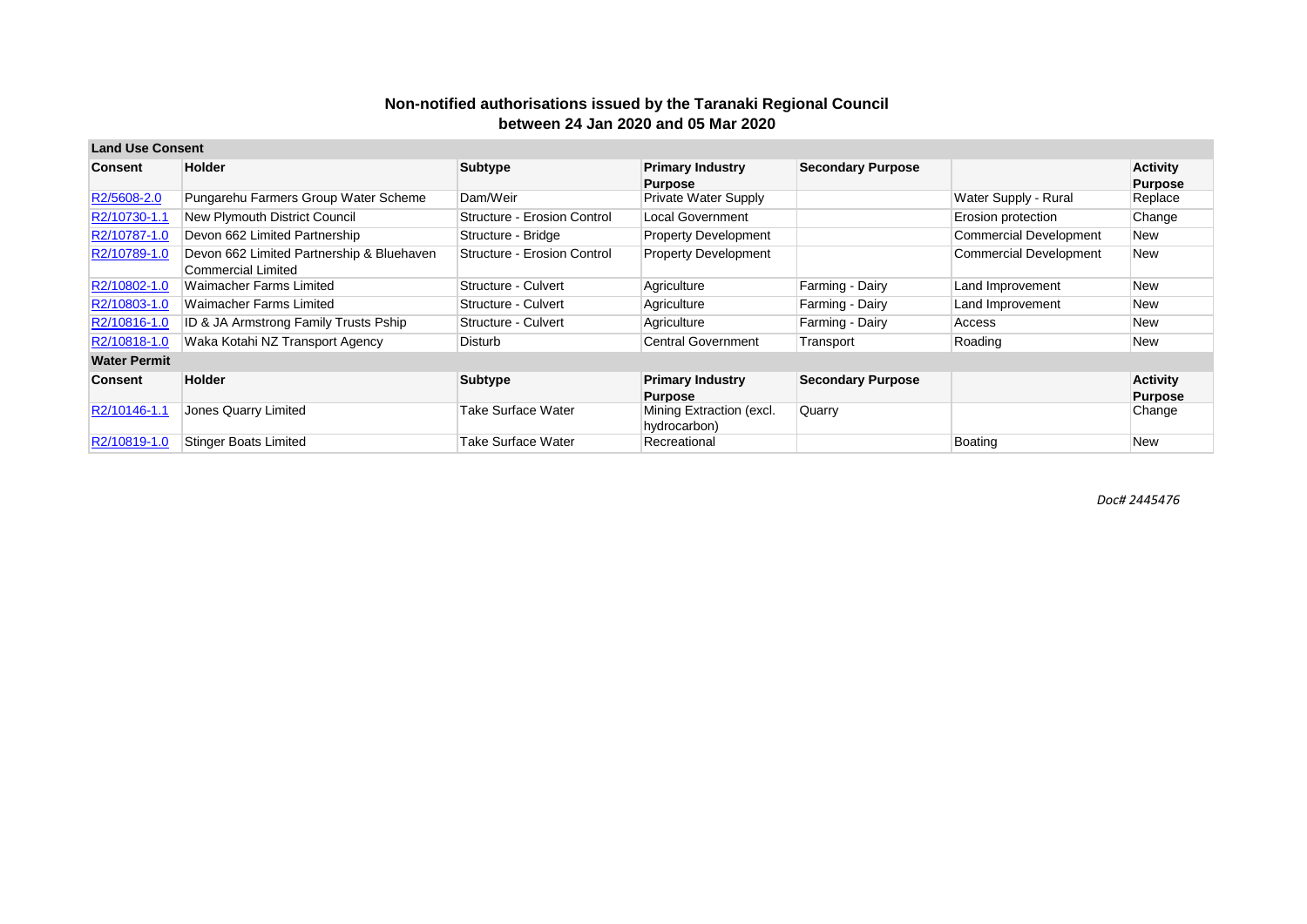| R <sub>2</sub> /10802-1.0                                                                                                        | Commencement Date: 28 Jan 2020                                           |
|----------------------------------------------------------------------------------------------------------------------------------|--------------------------------------------------------------------------|
| Waimacher Farms Limited                                                                                                          | Expiry Date: 01 Jun 2035                                                 |
| 1393 Hastings Road, RD 21, Stratford 4332                                                                                        | Review Dates: Jun 2023, Jun 2029<br><b>Activity Class: Discretionary</b> |
| Location: 1393 Hastings Road, Stratford                                                                                          | <b>Application Purpose: New</b>                                          |
| To install a culvert in an unnamed tributary of the Waingongoro River, including the<br>associated disturbance of the stream bed |                                                                          |
| Rohe:                                                                                                                            |                                                                          |
| Ngaruahine (Statutory Acknowledgement)                                                                                           |                                                                          |
| <b>Engagement or consultation:</b>                                                                                               |                                                                          |
| <b>Grant Clifford Pease</b>                                                                                                      | Written approval provided                                                |
| Te Korowai O Ngaruahine Trust                                                                                                    | Comment on application received                                          |
|                                                                                                                                  | Do not oppose, subject to conditions                                     |
|                                                                                                                                  |                                                                          |
|                                                                                                                                  |                                                                          |
| R <sub>2</sub> /10803-1.0                                                                                                        | Commencement Date: 28 Jan 2020                                           |
| Waimacher Farms Limited                                                                                                          | Expiry Date: 01 Jun 2035                                                 |
| 1393 Hastings Road, RD 21, Stratford 4332                                                                                        | Review Dates: Jun 2023, Jun 2029<br><b>Activity Class: Discretionary</b> |
| Location: 1393 Hastings Road, Stratford                                                                                          | <b>Application Purpose: New</b>                                          |
| To install a culvert in an unnamed tributary of the Waingongoro River, including the<br>associated disturbance of the stream bed |                                                                          |
| Rohe:                                                                                                                            |                                                                          |
| Ngaruahine (Statutory Acknowledgement)                                                                                           |                                                                          |
| <b>Engagement or consultation:</b>                                                                                               |                                                                          |
| <b>Grant Clifford Pease</b>                                                                                                      | Written approval provided                                                |

*Do not oppose, subject to conditions*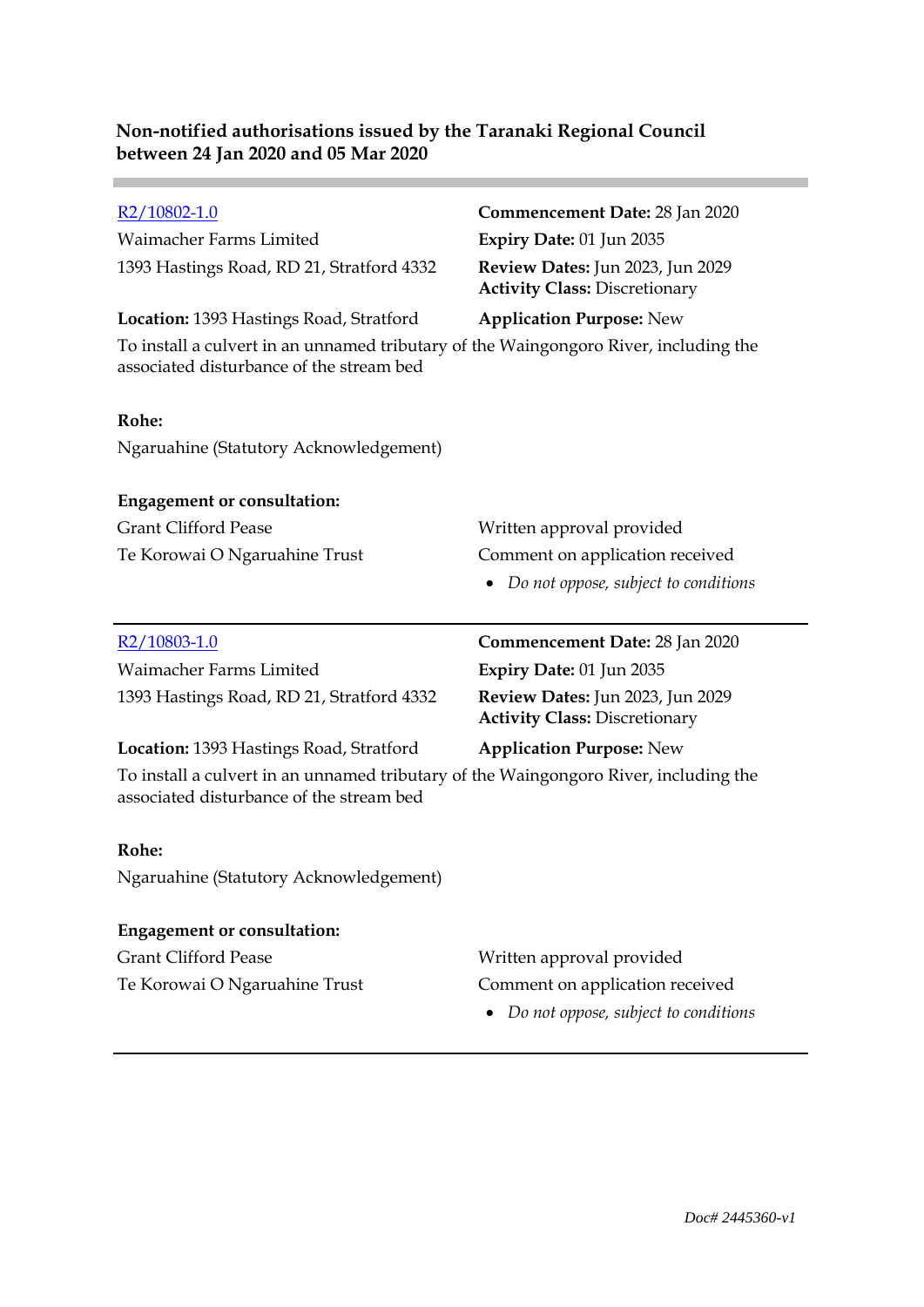| Non-notified authorisations issued by the Taranaki Regional Council<br>between 24 Jan 2020 and 05 Mar 2020       |                                                                                    |
|------------------------------------------------------------------------------------------------------------------|------------------------------------------------------------------------------------|
| R <sub>2</sub> /10801-1.0                                                                                        | <b>Commencement Date: 28 Jan 2020</b>                                              |
| <b>Wood Training</b>                                                                                             | Expiry Date: 01 Jun 2021                                                           |
| PO Box 265, New Plymouth 4340                                                                                    | <b>Review Dates:</b><br><b>Activity Class: Controlled</b>                          |
| <b>Location:</b> 150 De Havilland Drive, Bell Block                                                              | <b>Application Purpose: New</b>                                                    |
| To discharge stormwater and sediment from earthworks onto and into land in the vicinity<br>of the Waitaha Stream |                                                                                    |
| Rohe:                                                                                                            |                                                                                    |
| Te Atiawa (Statutory Acknowledgement)                                                                            |                                                                                    |
| <b>Engagement or consultation:</b>                                                                               |                                                                                    |
| Te Kotahitanga o Te Atiawa Trust                                                                                 | Provided with application                                                          |
|                                                                                                                  |                                                                                    |
| $R2/5509-2.1$                                                                                                    | Commencement Date: 28 Jan 2020                                                     |
| Leatherleaf Limited                                                                                              | Expiry Date: 01 Dec 2041                                                           |
| C/-H Jordan, 81 Hauroto Road, RD 14,<br>Hawera 4674                                                              | Review Dates: Jun 2023, Jun 2029, Jun 2035<br><b>Activity Class: Discretionary</b> |
| Location: 81 Hauroto Road, Hawera<br>To discharge farm dairy effluent onto land                                  | <b>Application Purpose: Change</b>                                                 |
| Change of conditions to change the herd size                                                                     |                                                                                    |
| Rohe:<br>Ngaruahine (Statutory Acknowledgement)                                                                  |                                                                                    |
| Ngati Ruanui                                                                                                     |                                                                                    |
| <b>Engagement or consultation:</b>                                                                               |                                                                                    |
| Te Korowai O Ngaruahine Trust                                                                                    | Comment on application received<br>Do not oppose, subject to conditions            |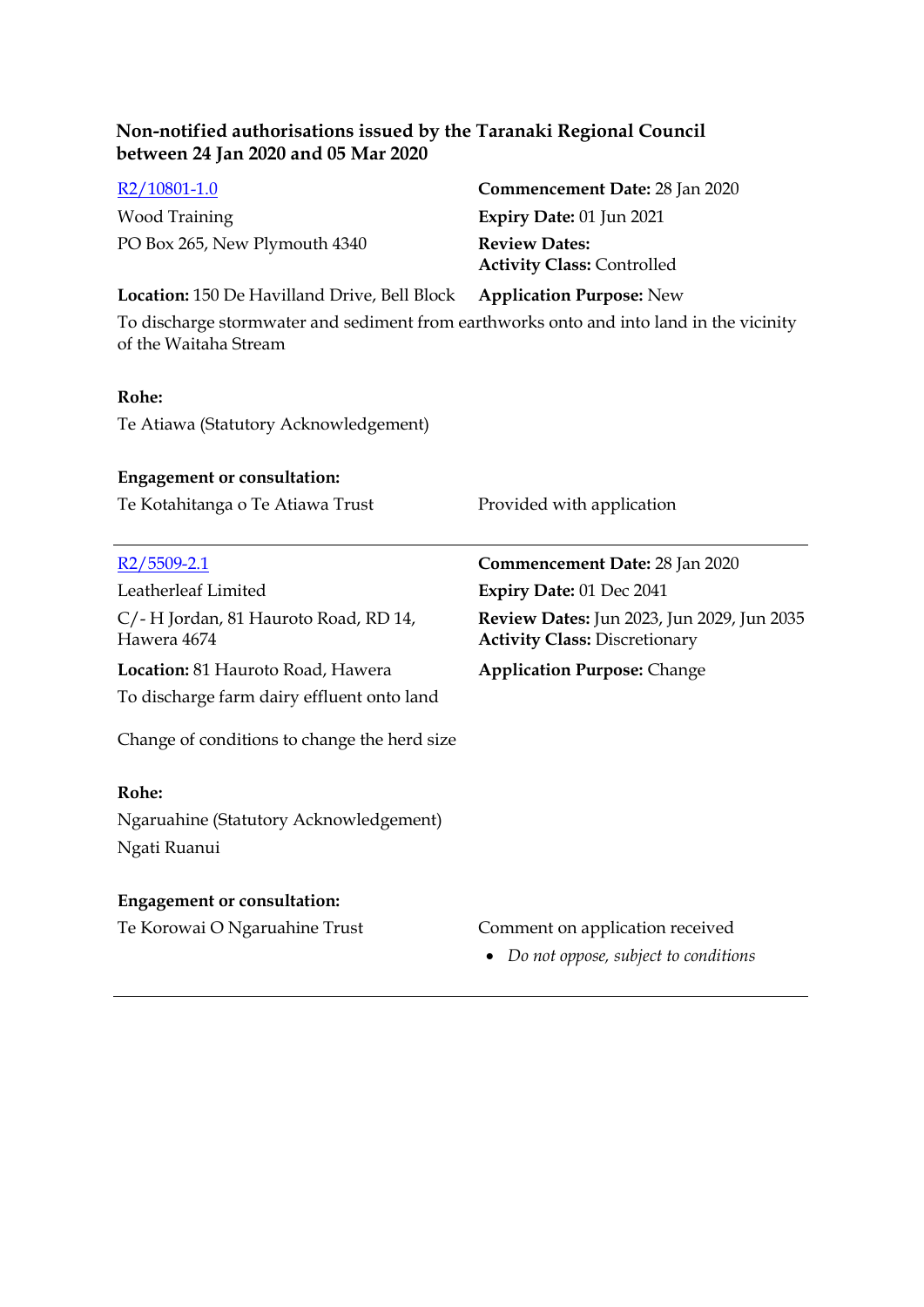| $R2/10730-1.1$                                                                                          | Commencement Date: 28 Jan 2020                                           |
|---------------------------------------------------------------------------------------------------------|--------------------------------------------------------------------------|
| New Plymouth District Council                                                                           | Expiry Date: 01 Jun 2038                                                 |
| Private Bag 2025, New Plymouth 4342                                                                     | Review Dates: Jun 2026, Jun 2032<br><b>Activity Class: Discretionary</b> |
| Location: 11a & 13 London Terrace, New<br>Plymouth                                                      | <b>Application Purpose: Change</b>                                       |
| To install an erosion protection structure in the bed of an unnamed tributary of the Te<br>Henui Stream |                                                                          |
| Change of consent conditions to reflect revised erosion protection design                               |                                                                          |

#### **Rohe:**

Te Atiawa (Statutory Acknowledgement)

# **Engagement or consultation:**

Te Kotahitanga o Te Atiawa Trust Provided with application

| R <sub>2</sub> /5608-2.0                                           | Commencement Date: 29 Jan 2020                                           |
|--------------------------------------------------------------------|--------------------------------------------------------------------------|
| Pungarehu Farmers Group Water Scheme                               | Expiry Date: 01 Jun 2037                                                 |
| Len Adamson, 109 Harvey Road, RD 35,<br>Rahotu 4685                | Review Dates: Jun 2025, Jun 2031<br><b>Activity Class: Discretionary</b> |
| <b>Location:</b> Pungarehu Road, Pungarehu                         | <b>Application Purpose: Replace</b>                                      |
| To dam water and use an existing rock weir in the Kapoaiaia Stream |                                                                          |
|                                                                    |                                                                          |

### **Rohe:**

Taranaki (Statutory Acknowledgement)

# **Engagement or consultation:**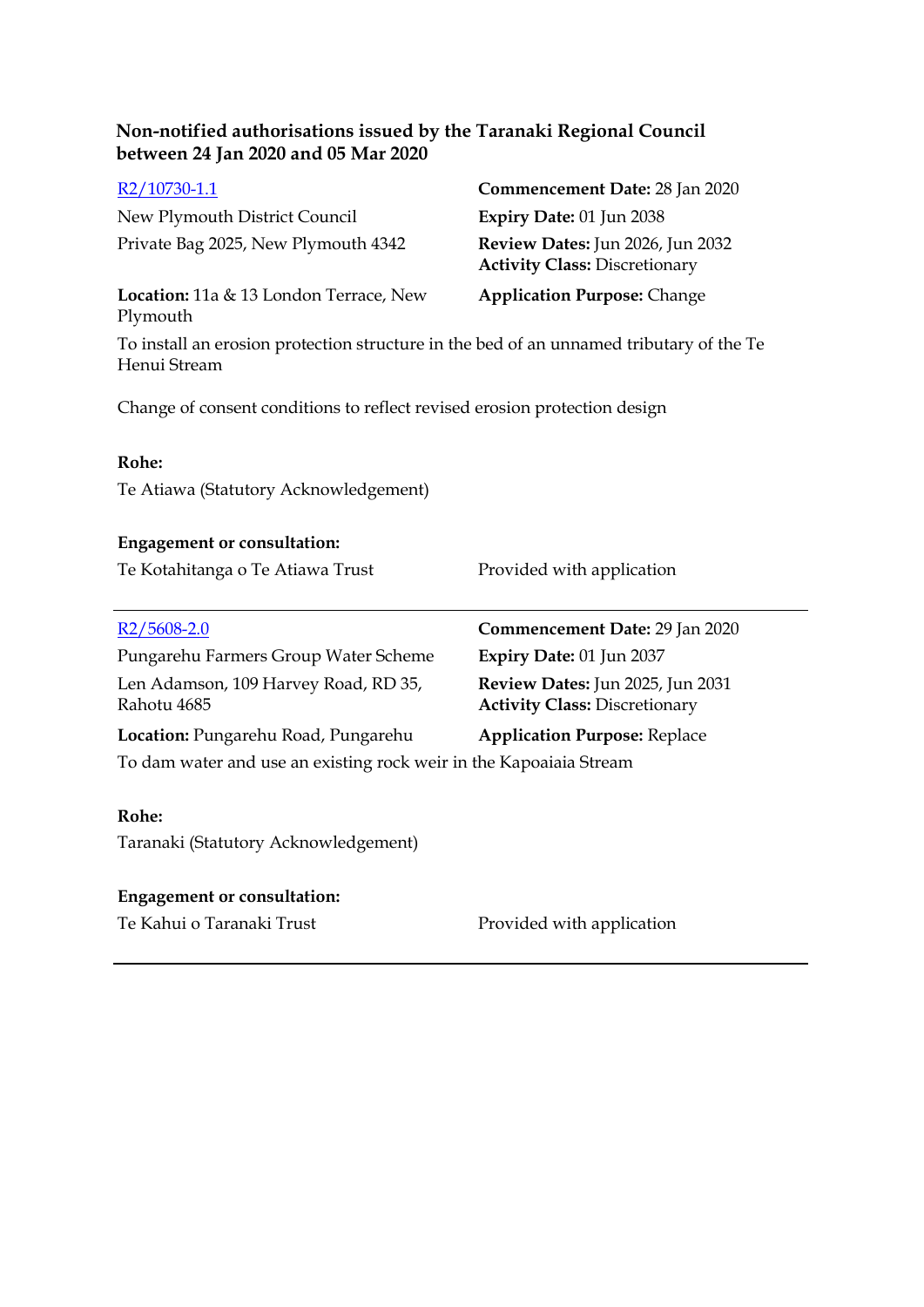| R2/0688-4.0                                                                                                                                                           | Commencement Date: 29 Jan 2020                                                  |
|-----------------------------------------------------------------------------------------------------------------------------------------------------------------------|---------------------------------------------------------------------------------|
| York Farm 2013 Limited                                                                                                                                                | Expiry Date: 01 Dec 2045                                                        |
| R & N Uhlenberg, 102 York Road, RD 24,<br>Stratford 4394                                                                                                              | Review Dates: Jun 2027, Jun 2033, Jun 2039<br><b>Activity Class: Controlled</b> |
| Location: 102 York Road, Midhirst                                                                                                                                     | <b>Application Purpose: Replace</b>                                             |
| To discharge farm dairy effluent onto land, and until 1 December 2021 after treatment in<br>an oxidation pond system, into an unnamed tributary of the Manganui River |                                                                                 |
| Rohe:                                                                                                                                                                 |                                                                                 |
| Ngaruahine (Statutory Acknowledgement)                                                                                                                                |                                                                                 |
| Ngati Ruanui                                                                                                                                                          |                                                                                 |
| Te Atiawa (Statutory Acknowledgement)                                                                                                                                 |                                                                                 |
| <b>Engagement or consultation:</b>                                                                                                                                    |                                                                                 |
| Te Korowai O Ngaruahine Trust                                                                                                                                         | Comment on application received                                                 |
|                                                                                                                                                                       | General opposition<br>$\bullet$                                                 |
| Te Kotahitanga o Te Atiawa Trust                                                                                                                                      | Comment on application received                                                 |
|                                                                                                                                                                       | General opposition<br>$\bullet$                                                 |
|                                                                                                                                                                       |                                                                                 |
| R2/2149-3.0                                                                                                                                                           | Commencement Date: 29 Jan 2020                                                  |
| Doreen Celia Simpson                                                                                                                                                  | Expiry Date: 01 Dec 2043                                                        |
| 56A Bayly Road, Blagdon, New Plymouth<br>4310                                                                                                                         | Review Dates: Jun 2025, Jun 2031, Jun 2037<br><b>Activity Class: Controlled</b> |
| Location: 6085 South Road, Rahotu                                                                                                                                     | <b>Application Purpose: Replace</b>                                             |

To discharge farm dairy effluent onto land, and until 1 December 2021 after treatment in an oxidation pond system, into an unnamed tributary of the Waitotoroa Stream

#### **Rohe:**

Taranaki (Statutory Acknowledgement)

# **Engagement or consultation:**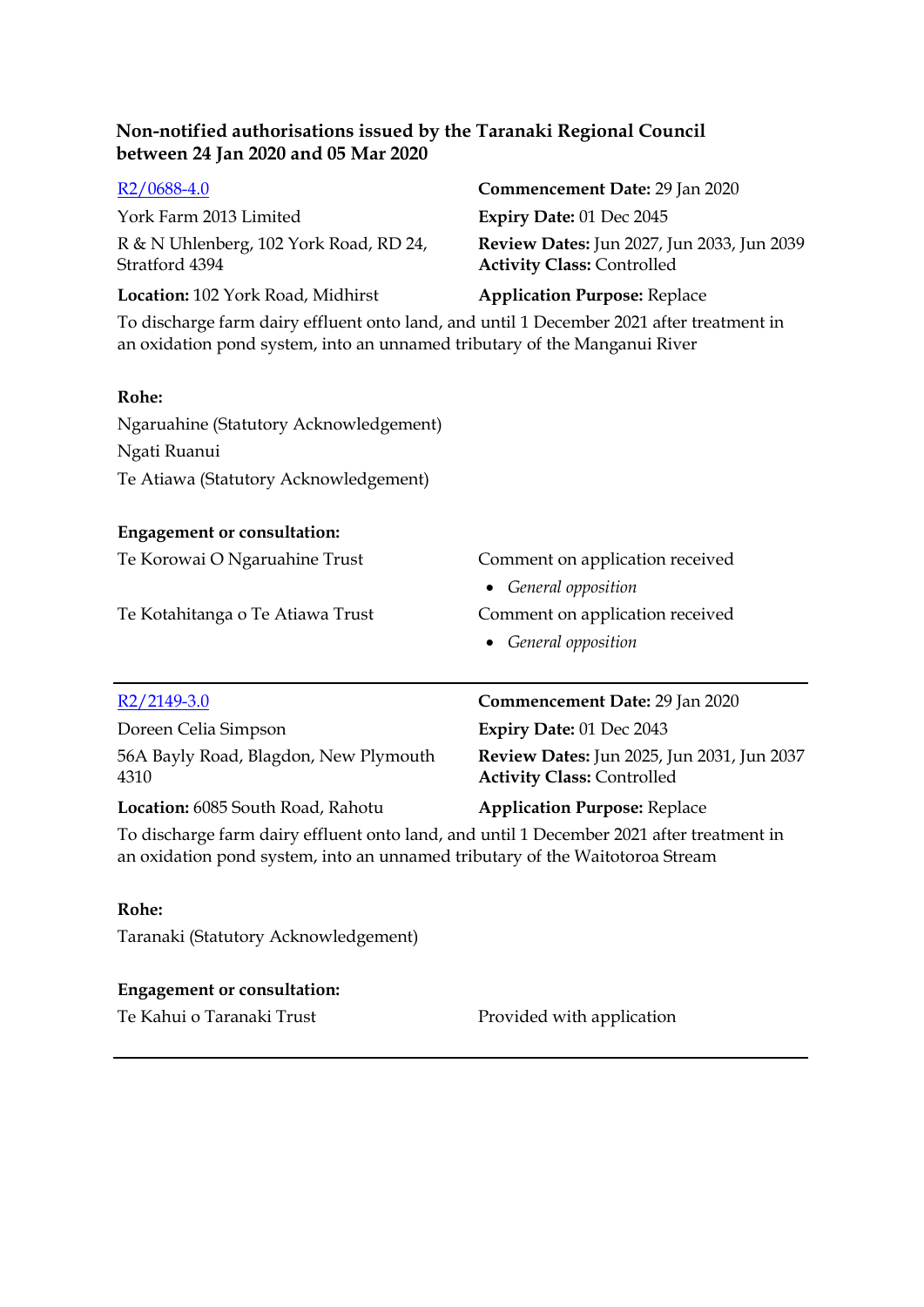| R <sub>2</sub> /1949-3.0<br>Washer & Co Limited<br>JC & MC Washer, Bullshop, 16 Koru Road, RD Review Dates: Jun 2025, Jun 2031, Jun 2037<br>4, New Plymouth 4374<br>Location: 86 Brophy Road, Okato<br>To discharge farm dairy effluent onto land                      | <b>Commencement Date: 30 Jan 2020</b><br>Expiry Date: 01 Dec 2043<br><b>Activity Class: Controlled</b><br><b>Application Purpose: Replace</b> |
|------------------------------------------------------------------------------------------------------------------------------------------------------------------------------------------------------------------------------------------------------------------------|-----------------------------------------------------------------------------------------------------------------------------------------------|
| Rohe:                                                                                                                                                                                                                                                                  |                                                                                                                                               |
| Taranaki (Statutory Acknowledgement)                                                                                                                                                                                                                                   |                                                                                                                                               |
| <b>Engagement or consultation:</b>                                                                                                                                                                                                                                     |                                                                                                                                               |
| Te Kahui o Taranaki Trust                                                                                                                                                                                                                                              | Provided with application                                                                                                                     |
| $R2/0225-4.0$                                                                                                                                                                                                                                                          | Commencement Date: 31 Jan 2020                                                                                                                |
| <b>Stoney River Farm Limited</b>                                                                                                                                                                                                                                       | Expiry Date: 01 Dec 2043                                                                                                                      |
| C/- B O'Sullivan, 78 Whiteley Street, Moturoa, Review Dates: Jun 2025, Jun 2031, Jun 2037<br>New Plymouth 4310                                                                                                                                                         | <b>Activity Class: Controlled</b>                                                                                                             |
| <b>Location:</b> 81 Mangatete Road, Okato                                                                                                                                                                                                                              | <b>Application Purpose: Replace</b>                                                                                                           |
| To discharge farm dairy effluent onto land, and until 1 December 2021 after treatment in<br>an oxidation pond system, into the Werekino Stream                                                                                                                         |                                                                                                                                               |
| Rohe:<br>Taranaki (Statutory Acknowledgement)                                                                                                                                                                                                                          |                                                                                                                                               |
| <b>Engagement or consultation:</b>                                                                                                                                                                                                                                     |                                                                                                                                               |
| Te Kahui o Taranaki Trust                                                                                                                                                                                                                                              | Provided with application                                                                                                                     |
| $R2/2642-3.0$                                                                                                                                                                                                                                                          | <b>Commencement Date: 31 Jan 2020</b>                                                                                                         |
| <b>WS Jones Family Trust</b>                                                                                                                                                                                                                                           | Expiry Date: 01 Dec 2043                                                                                                                      |
| 13 Russell Drive, Oakura 4314                                                                                                                                                                                                                                          | Review Dates: Jun 2025, Jun 2031, Jun 2037<br><b>Activity Class: Controlled</b>                                                               |
| Location: 790 Newall Road, Newall                                                                                                                                                                                                                                      | <b>Application Purpose: Replace</b>                                                                                                           |
| To discharge farm dairy effluent onto land and, until 1 December 2021 after treatment in<br>an oxidation pond system and constructed drain, into an unnamed tributary of the<br>Teikaparua (Warea) River if the land disposal area is unsuitable for effluent disposal |                                                                                                                                               |

# **Rohe:**

Taranaki (Statutory Acknowledgement)

# **Engagement or consultation:**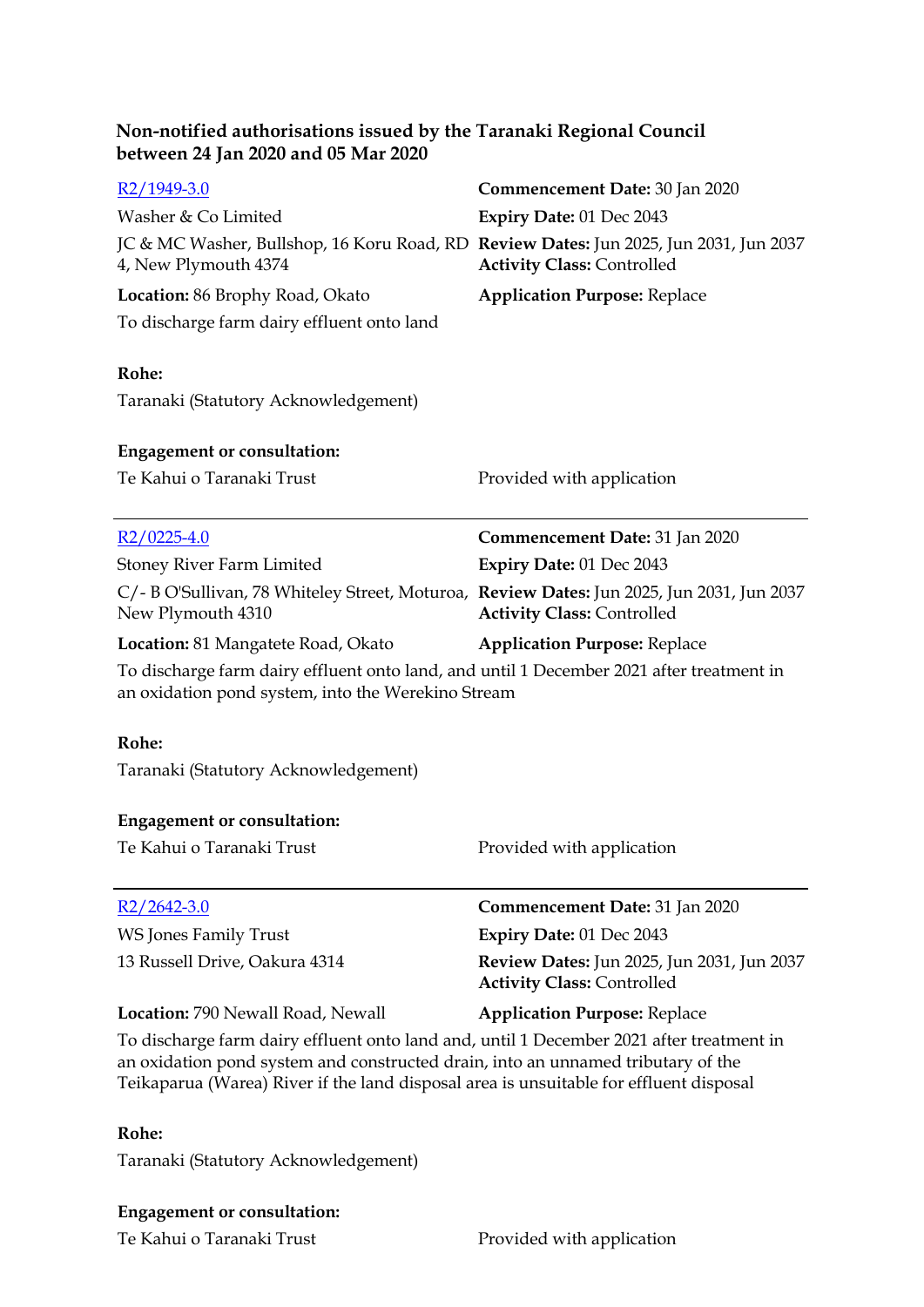| R <sub>2</sub> /10807-1.0                                                               | Commencement Date: 03 Feb 2020                                           |
|-----------------------------------------------------------------------------------------|--------------------------------------------------------------------------|
| Westown Haulage Limited/Westown<br>Agriculture Limited                                  | <b>Expiry Date: 01 Jun 2038</b>                                          |
| 180 Cowling Road, Hurdon, New Plymouth<br>4371                                          | Review Dates: Jun 2026, Jun 2032<br><b>Activity Class: Discretionary</b> |
| <b>Location:</b> 180 Cowling Road, Hurdon                                               | <b>Application Purpose: New</b>                                          |
| To discharge wastewater from washing of stock trucks and agricultural vehicles onto and |                                                                          |

**Rohe:**

into land

Taranaki (Statutory Acknowledgement) Te Atiawa (Statutory Acknowledgement)

# **Engagement or consultation:**

| Murray & Zoe Barrett - Jamze Trust | Written approval provided |
|------------------------------------|---------------------------|
| Te Kahui o Taranaki Trust          | Provided with application |
| Te Kotahitanga o Te Atiawa Trust   | Provided with application |

| R2/10799-1.0                                                      | Commencement Date: 04 Feb 2020                            |
|-------------------------------------------------------------------|-----------------------------------------------------------|
| NZ Transport Agency                                               | Expiry Date: 01 Jun 2027                                  |
| Private Bag 11777, Manawatu Mail Centre,<br>Palmerston North 4442 | <b>Review Dates:</b><br><b>Activity Class: Controlled</b> |
| Location: Road reserve, State Highway 3,<br>Rapanui               | <b>Application Purpose: New</b>                           |

To discharge stormwater and sediment onto and into land for State Highway 3 realignment purposes

#### **Rohe:**

Ngati Tama

# **Engagement or consultation:**

Phillip Bruce Gudopp Written approval provided Te Runanga O Ngati Tama Consulted by applicant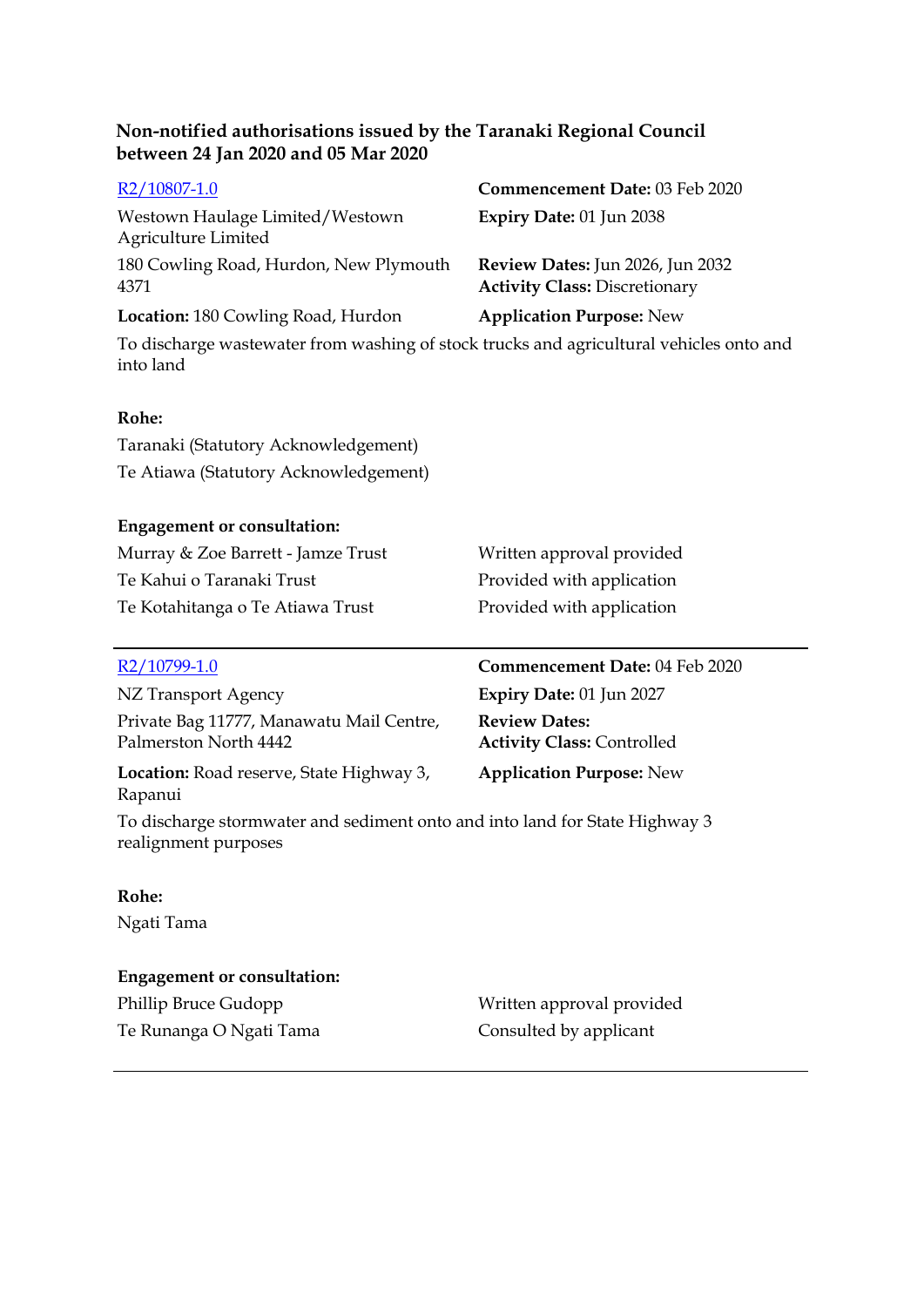| R <sub>2</sub> /10809-1.0                                                                                                       | <b>Commencement Date: 0</b>                                         |
|---------------------------------------------------------------------------------------------------------------------------------|---------------------------------------------------------------------|
| NZEC Tariki Limited                                                                                                             | Expiry Date: 01 Jun 2039                                            |
| PO Box 8440, New Plymouth 4342                                                                                                  | <b>Review Dates: June anni</b><br><b>Activity Class: Discretion</b> |
| $\mathbf{r}$ (a) and the state in the state of $\mathbf{r}$ and $\mathbf{r}$ and $\mathbf{r}$ and $\mathbf{r}$ and $\mathbf{r}$ |                                                                     |

**Location:** Tariki-A wellsite, 150 Mana Road, Ratapiko (Property owner: B & K Young)

**Date:** 05 Feb 2020 PO Box 8440, New Plymouth 4342 **Review Dates:** June annually **Activity Class:** Discretionary

**Application Purpose:** New

To discharge produced water from hydrocarbon exploration and production operations and gas, into the Tariki Sandstone member of the Otaraoa formation by deep well injection at the Tariki-A wellsite

#### **Rohe:**

Ngati Maru

| $R2/10804-1.0$                                                                                                 | Commencement Date: 07 Feb 2020                                                         |
|----------------------------------------------------------------------------------------------------------------|----------------------------------------------------------------------------------------|
| New Plymouth District Council                                                                                  | Expiry Date: 01 Jun 2026                                                               |
| Private Bag 2025, New Plymouth 4342                                                                            | Review Dates: Jun 2022, Jun 2024<br><b>Activity Class: Controlled</b>                  |
| Location: 76 Colson Road, Waiwhakaiho                                                                          | <b>Application Purpose: New</b>                                                        |
| To discharge stormwater and sediment arising from earthworks into an unnamed<br>tributary of the Puremu Stream |                                                                                        |
| Rohe:                                                                                                          |                                                                                        |
| Te Atiawa (Statutory Acknowledgement)                                                                          |                                                                                        |
| <b>Engagement or consultation:</b>                                                                             |                                                                                        |
| Te Kotahitanga o Te Atiawa Trust                                                                               | Provided with application                                                              |
| $R2/1957-3.0$                                                                                                  | Commencement Date: 07 Feb 2020                                                         |
| Vincent Thomas & Barbara Kalin                                                                                 | Expiry Date: 01 Dec 2043                                                               |
| 2321 Wiremu Road, RD 37, New Plymouth<br>4381                                                                  | <b>Review Dates: Jun 2025, Jun 2031, Jun 2037</b><br><b>Activity Class: Controlled</b> |
| Location: 717 Mid Puniho Road, Newall                                                                          | <b>Application Purpose: Replace</b>                                                    |
| To discharge farm dairy effluent onto land and until 1 December 2021 after treatment in                        |                                                                                        |

To discharge farm dairy effluent onto land and, until 1 December 2021 after treatment in an oxidation pond system and constructed drain, into an unnamed tributary of the Matanehunehu Stream if the land disposal area is unsuitable for effluent disposal

#### **Rohe:**

Taranaki (Statutory Acknowledgement)

#### **Engagement or consultation:**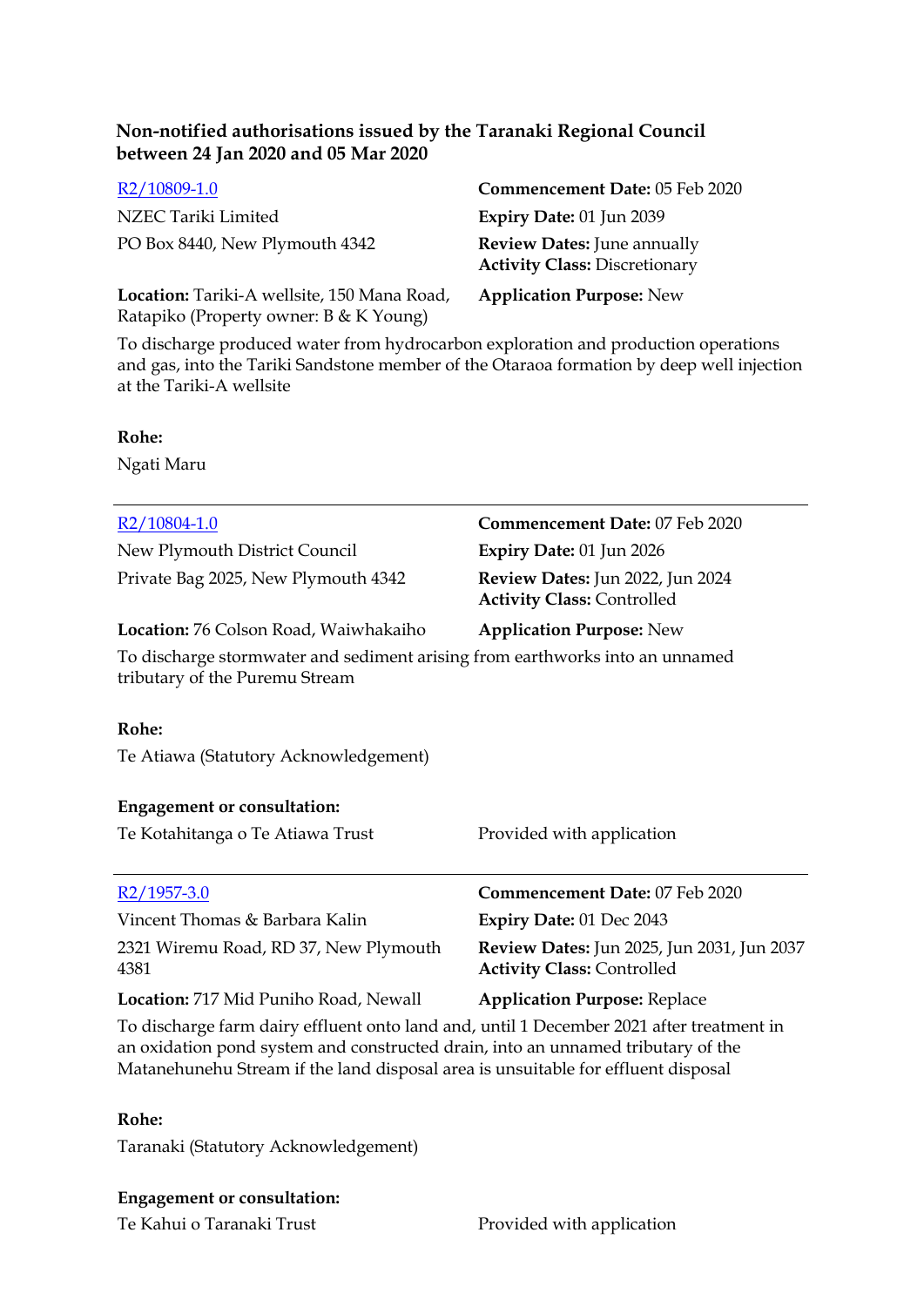| Non-notified authorisations issued by the Taranaki Regional Council<br>between 24 Jan 2020 and 05 Mar 2020                                                                                        |                                                                                 |
|---------------------------------------------------------------------------------------------------------------------------------------------------------------------------------------------------|---------------------------------------------------------------------------------|
| $R2/1608-4.0$                                                                                                                                                                                     | <b>Commencement Date: 12 Feb 2020</b>                                           |
| DJ Harvey Family Trusts Partnership                                                                                                                                                               | <b>Expiry Date: 01 Dec 2043</b>                                                 |
| 1445 South Road, RD 4, New Plymouth 4374                                                                                                                                                          | Review Dates: Jun 2025, Jun 2031, Jun 2037<br><b>Activity Class: Controlled</b> |
| Location: 617 Parihaka Road, Pungarehu                                                                                                                                                            | <b>Application Purpose: Replace</b>                                             |
| To discharge farm dairy effluent onto land, and until 1 December 2021 after treatment in<br>an oxidation pond system and constructed drain, into an unnamed tributary of the<br>Waitotoroa Stream |                                                                                 |
| Rohe:                                                                                                                                                                                             |                                                                                 |
| Taranaki (Statutory Acknowledgement)                                                                                                                                                              |                                                                                 |
| <b>Engagement or consultation:</b><br>Te Kahui o Taranaki Trust                                                                                                                                   | Provided with application                                                       |
| $R2/1609-4.0$                                                                                                                                                                                     | Commencement Date: 12 Feb 2020                                                  |
| DJ Harvey Family Trusts Partnership                                                                                                                                                               | <b>Expiry Date: 01 Dec 2043</b>                                                 |
| 1445 South Road, RD 4, New Plymouth 4374                                                                                                                                                          | Review Dates: Jun 2025, Jun 2031, Jun 2037<br><b>Activity Class: Controlled</b> |
| Location: 507 Parihaka Road, Pungarehu                                                                                                                                                            | <b>Application Purpose: Replace</b>                                             |
| To discharge farm dairy effluent onto land, and until 1 December 2021 after treatment in<br>an oxidation pond system, into an unnamed tributary of the Waitotoroa Stream                          |                                                                                 |
| Rohe:                                                                                                                                                                                             |                                                                                 |
| Taranaki (Statutory Acknowledgement)                                                                                                                                                              |                                                                                 |
|                                                                                                                                                                                                   |                                                                                 |
| <b>Engagement or consultation:</b><br>Te Kahui o Taranaki Trust                                                                                                                                   | Provided with application                                                       |
|                                                                                                                                                                                                   |                                                                                 |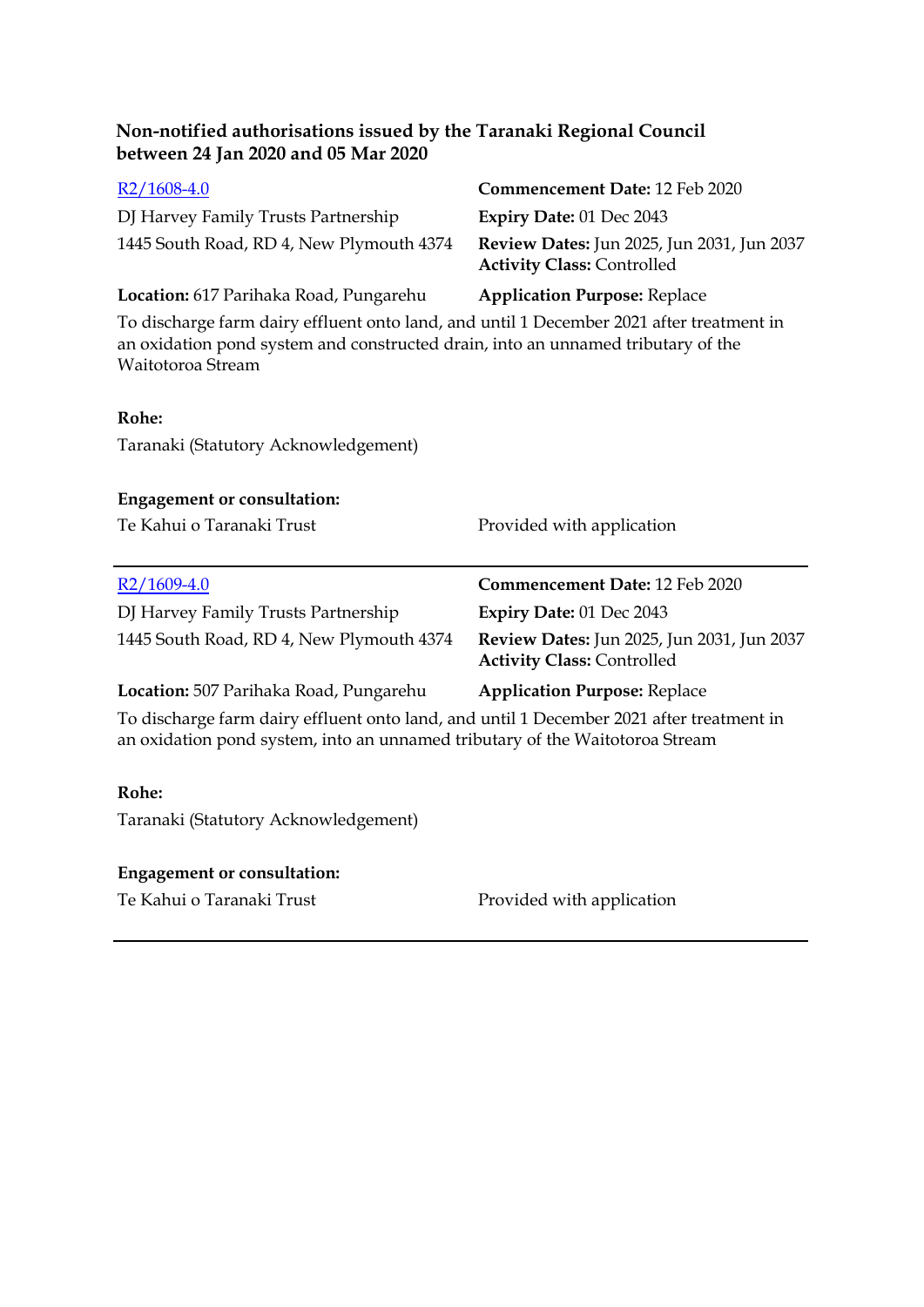Devon 662 Limited Partnership **Expiry Date:** 01 Jun 2038 PO Box 11057, Palm Beach, Papamoa 3151 **Review Dates:** Jun 2026, Jun 2032

# [R2/10787-1.0](https://irisprod.trc.govt.nz/IRISObjectRouter.aspx?IRISObjectID=788166) **Commencement Date:** 12 Feb 2020 **Activity Class:** Discretionary

### **Location:** Katere Road, Waiwhakaiho **Application Purpose:** New

To construct a new bridge over the Mangaone Stream, including associated disturbance of the stream bed, for access purposes

#### **Rohe:**

Te Atiawa (Statutory Acknowledgement)

| <b>Engagement or consultation:</b> |                                                   |
|------------------------------------|---------------------------------------------------|
| New Plymouth District Council      | Written approval provided                         |
| Ngati Tawhirikura Hapu             | Consulted by applicant                            |
| Te Kotahitanga o Te Atiawa Trust   | Comment on application received                   |
|                                    | Do not oppose, subject to conditions<br>$\bullet$ |
|                                    | • Application lacks sufficient detail             |
| Te Kotahitanga o Te Atiawa Trust   | Consulted by applicant                            |
|                                    |                                                   |
| R <sub>2</sub> /10788-1.0          | Commencement Date: 12 Feb 2020                    |

| <b>Bluehaven Commercial Limited</b>    | Expiry Date: $01$ Jun 2026                                                             |
|----------------------------------------|----------------------------------------------------------------------------------------|
| PO Box 11057, Palm Beach, Papamoa 3151 | <b>Review Dates:</b> Jun 2021, Jun 2023, Jun 2025<br><b>Activity Class: Controlled</b> |

#### **Location:** Katere Roads, Waiwhakaiho **Application Purpose:** New

To discharge stormwater and sediment arising from soil disturbance activities into the Mangaone Stream and the Waiwhakaiho River

#### **Rohe:**

Te Atiawa (Statutory Acknowledgement)

# **Engagement or consultation:**

New Plymouth District Council Written approval provided Ngati Tawhirikura Hapu Consulted by applicant Te Kotahitanga o Te Atiawa Trust Comment on application received

*Do not oppose, subject to conditions*

*Application lacks sufficient detail*

Te Kotahitanga o Te Atiawa Trust Consulted by applicant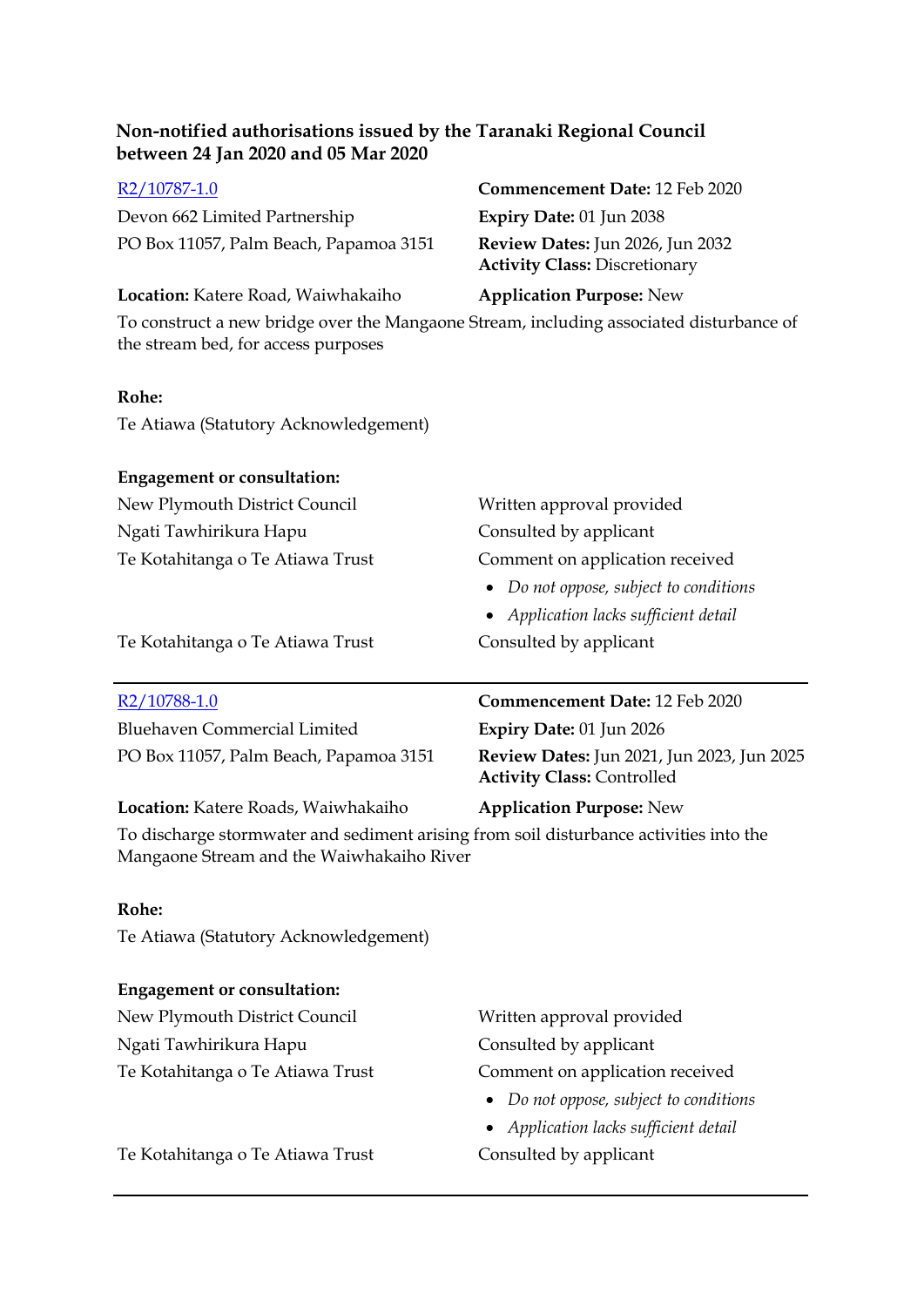| R2/10789-1.0                                                    | Commencement Date: 12 Feb 2020                                           |
|-----------------------------------------------------------------|--------------------------------------------------------------------------|
| Devon 662 Limited Partnership & Bluehaven<br>Commercial Limited | Expiry Date: 01 Jun 2038                                                 |
| PO Box 11057, Palm Beach, Papamoa 3151                          | Review Dates: Jun 2026, Jun 2032<br><b>Activity Class: Discretionary</b> |
| Location: Katere Road, Waiwhakaiho                              | <b>Application Purpose: New</b>                                          |
| To undertake erosion protection works on the Mangaone Stream    |                                                                          |
|                                                                 |                                                                          |
| Rohe:                                                           |                                                                          |

Te Atiawa (Statutory Acknowledgement)

| <b>Engagement or consultation:</b> |                                        |
|------------------------------------|----------------------------------------|
| New Plymouth District Council      | Written approval provided              |
| Ngati Tawhirikura Hapu             | Consulted by applicant                 |
| Te Kotahitanga o Te Atiawa Trust   | Comment on application received        |
|                                    | • Do not oppose, subject to conditions |
|                                    | • Application lacks sufficient detail  |
| Te Kotahitanga o Te Atiawa Trust   | Consulted by applicant                 |
|                                    |                                        |
| R2/7912-3.1                        | Commencement Date: 13 Feb 2020         |
|                                    |                                        |

Todd Energy Limited **Expiry Date:** 01 Jun 2033 PO Box 802, New Plymouth 4340 **Review Dates:** June annually

**Location:** Mangahewa-D wellsite, 674 Rimutauteka Road, New Plymouth

**Activity Class:** Discretionary

**Application Purpose:** Change

To discharge water based hydraulic fracturing fluids into land at depths greater than 3300 mTVDss beneath the Mangahewa-D wellsite

Change of consent conditions to reduce the minimum depth of the discharge

**Rohe:** Ngati Maru Te Atiawa

**Engagement or consultation:**

Te Kotahitanga o Te Atiawa Trust Provided with application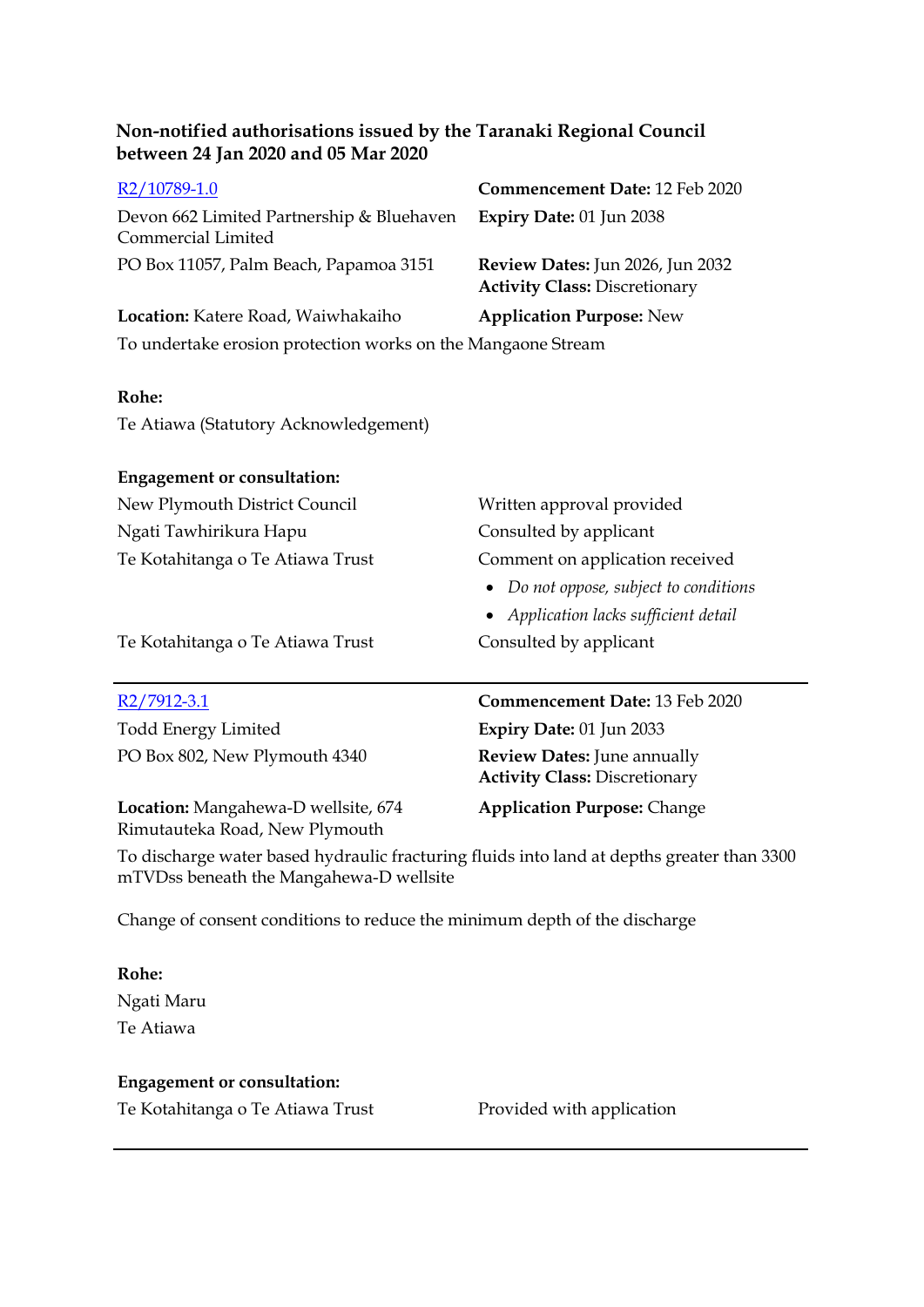| $R2/6585-2.0$                    | <b>Commencement Date: 14 Feb 2020</b>                        |
|----------------------------------|--------------------------------------------------------------|
| Goodin AG Limited                | <b>Expiry Date: 01 Jun 2037</b>                              |
| PO Box 7, Okato 4348             | <b>Review Dates:</b><br><b>Activity Class: Discretionary</b> |
| Location: 477 Kahui Road, Rahotu | <b>Application Purpose: Replace</b>                          |

To discharge stormwater from a quarry site onto and into land in the vicinity of an unnamed tributary of the Pungaereere Stream

#### **Rohe:**

Taranaki (Statutory Acknowledgement)

#### **Engagement or consultation:**

Te Kahui o Taranaki Trust Provided with application

| $R2/0457-4.0$                                                  | <b>Commencement Date: 17 Feb 2020</b>                                                  |
|----------------------------------------------------------------|----------------------------------------------------------------------------------------|
| Pinewood Dairy Limited                                         | <b>Expiry Date: 01 Dec 2043</b>                                                        |
| N & B Holdom, 1234 Main South Road, RD 4,<br>New Plymouth 4374 | <b>Review Dates:</b> Jun 2025, Jun 2031, Jun 2037<br><b>Activity Class: Controlled</b> |
| Location: 438 Puniho Road, Okato                               | <b>Application Purpose: Replace</b>                                                    |

To discharge farm dairy effluent onto land, and until 1 December 2021 after treatment in an oxidation pond system and constructed drain, into the Matanehunehu Stream

#### **Rohe:**

Taranaki (Statutory Acknowledgement)

#### **Engagement or consultation:**

# Te Kahui o Taranaki Trust Comment on application received

*General support*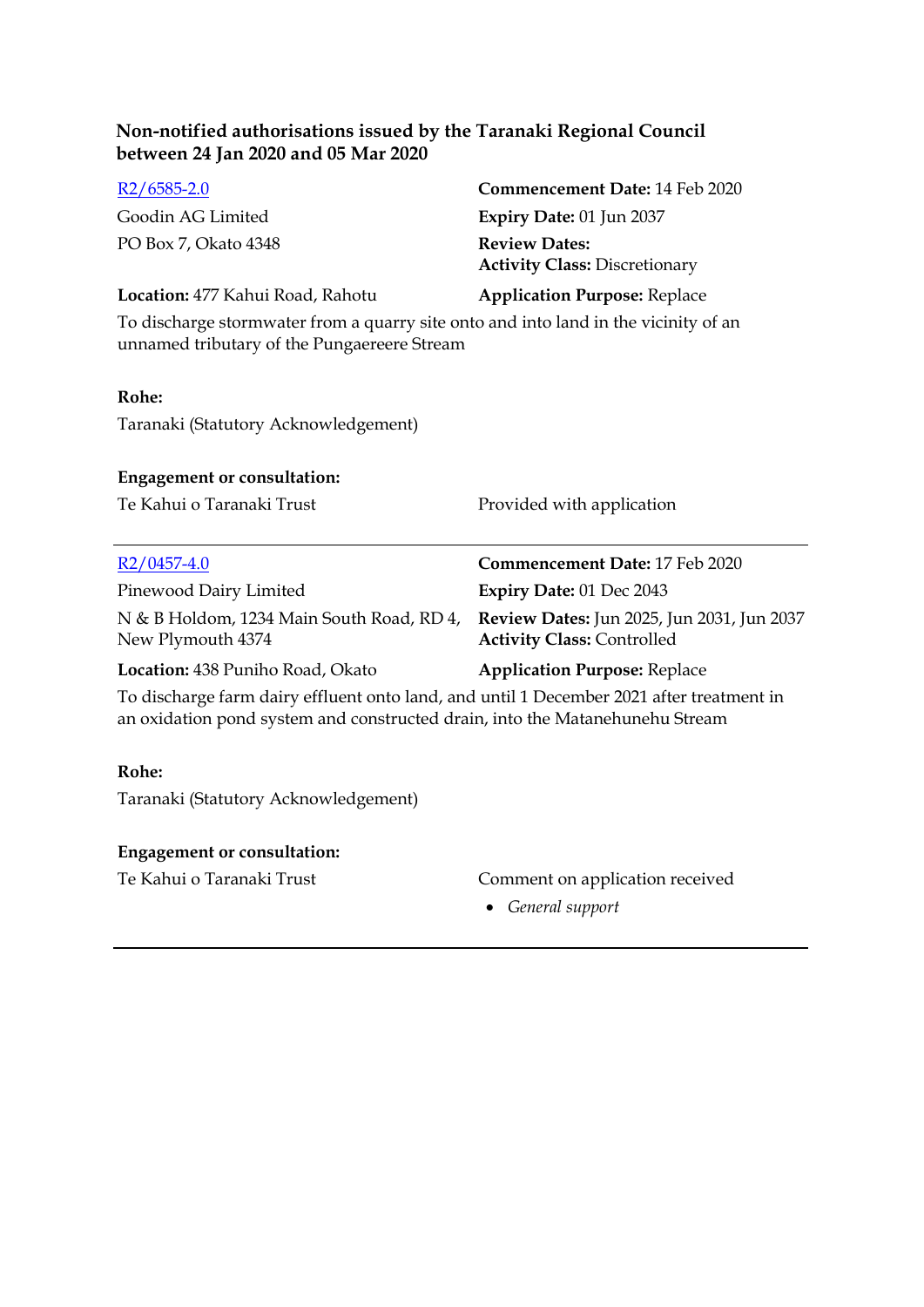| $R2/0740-3.0$                                                                                                                                                           | Commencement Date: 18 Feb 2020      |
|-------------------------------------------------------------------------------------------------------------------------------------------------------------------------|-------------------------------------|
| Washer & Co Limited                                                                                                                                                     | Expiry Date: 01 Dec 2043            |
| JC & MC Washer, Bullshop, 16 Koru Road, RD Review Dates: Jun 2025, Jun 2031, Jun 2037<br>4, New Plymouth 4374                                                           | <b>Activity Class: Controlled</b>   |
| Location: 197 Manihi Road, Rahotu                                                                                                                                       | <b>Application Purpose: Replace</b> |
| To discharge farm dairy effluent onto land, and until 1 December 2021 after treatment in<br>an oxidation pond system, into an unnamed tributary of the Otuwhenua Stream |                                     |
| Rohe:                                                                                                                                                                   |                                     |
| Taranaki (Statutory Acknowledgement)                                                                                                                                    |                                     |
|                                                                                                                                                                         |                                     |
| <b>Engagement or consultation:</b>                                                                                                                                      |                                     |
| Te Kahui o Taranaki Trust                                                                                                                                               | Provided with application           |
| $R2/10808-1.0$                                                                                                                                                          | Commencement Date: 18 Feb 2020      |
| Herd Properties Limited                                                                                                                                                 | Expiry Date: 01 Jun 2024            |
| 59 Rimu Street, Strandon, New Plymouth 4312 Review Dates:                                                                                                               | <b>Activity Class: Controlled</b>   |
| Location: 61G Pohutukawa Place. Bell Block                                                                                                                              | <b>Application Purpose: New</b>     |
| To discharge stormwater and sediment arising from earthworks onto land and into the<br>Mangaone Stream                                                                  |                                     |
| Rohe:                                                                                                                                                                   |                                     |
| Te Atiawa (Statutory Acknowledgement)                                                                                                                                   |                                     |
| <b>Engagement or consultation:</b>                                                                                                                                      |                                     |
| Ngati Tawhirikura Hapu                                                                                                                                                  | Consulted by applicant              |
| Puketapu Hapu                                                                                                                                                           | Consulted by applicant              |
| Te Kotahitanga o Te Atiawa Trust                                                                                                                                        | Provided with application           |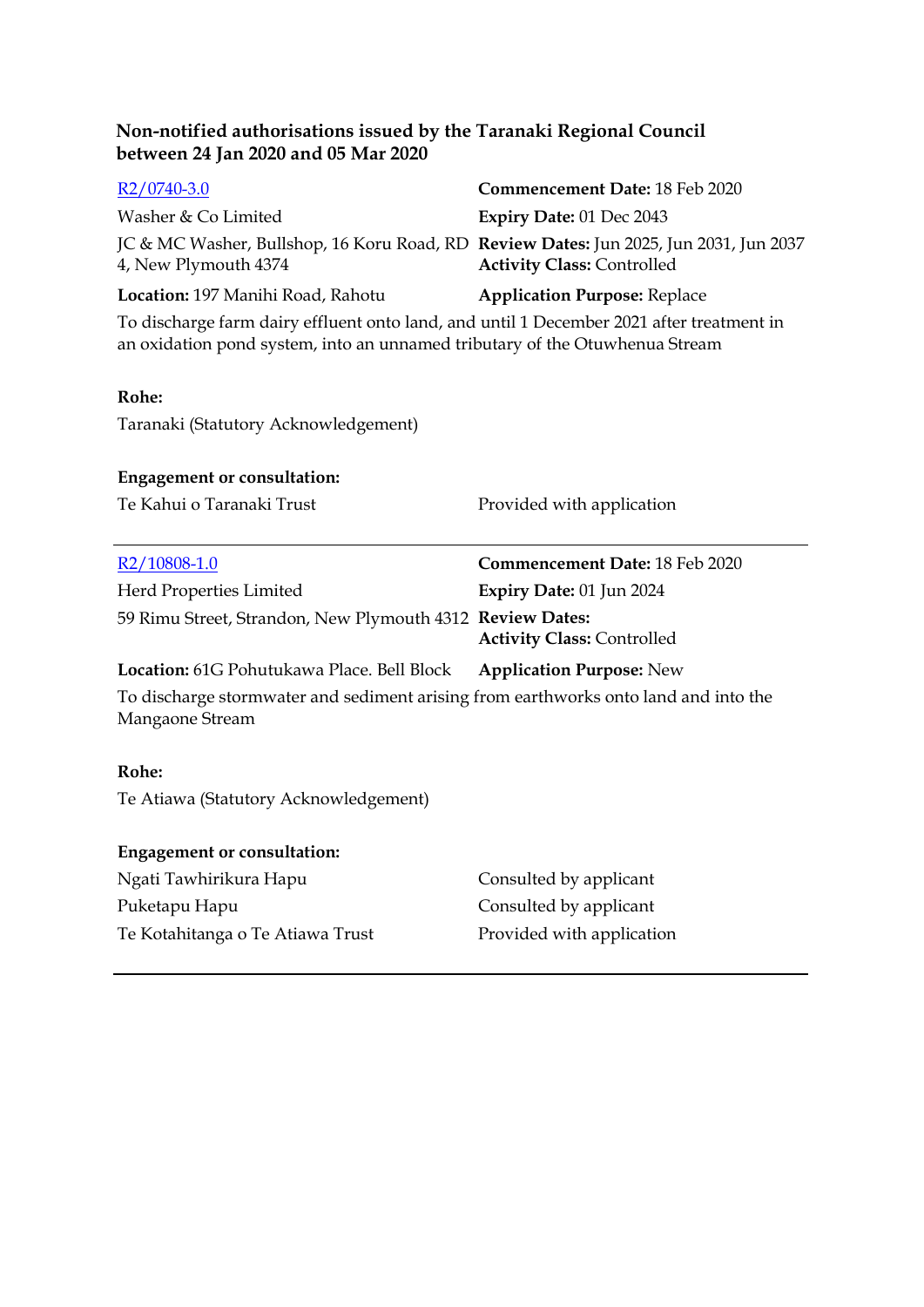| Non-notified authorisations issued by the Taranaki Regional Council<br>between 24 Jan 2020 and 05 Mar 2020                         |                                                                                 |
|------------------------------------------------------------------------------------------------------------------------------------|---------------------------------------------------------------------------------|
| R <sub>2</sub> /10815-1.0                                                                                                          | <b>Commencement Date: 18 Feb 2020</b>                                           |
| Herd Properties Limited                                                                                                            | Expiry Date: 01 Jun 2024                                                        |
| 59 Rimu Street, Strandon, New Plymouth 4312 Review Dates:                                                                          | <b>Activity Class: Controlled</b>                                               |
| Location: 61G Pohutukawa Place, Bell Block                                                                                         | <b>Application Purpose: New</b>                                                 |
| To discharge contaminants (dust) to air from earthworks associated with the development<br>of an industrial/commercial subdivision |                                                                                 |
| Rohe:                                                                                                                              |                                                                                 |
| Te Atiawa (Statutory Acknowledgement)                                                                                              |                                                                                 |
| <b>Engagement or consultation:</b>                                                                                                 |                                                                                 |
| Ngati Tawhirikura Hapu                                                                                                             | Consulted by applicant                                                          |
| Puketapu Hapu                                                                                                                      | Consulted by applicant                                                          |
| Te Kotahitanga o Te Atiawa Trust                                                                                                   | Provided with application                                                       |
|                                                                                                                                    |                                                                                 |
| $R2/1548-4.0$                                                                                                                      | Commencement Date: 20 Feb 2020                                                  |
| Capelands                                                                                                                          | Expiry Date: 01 Dec 2043                                                        |
| 392 Pungarehu Road, RD 35, Opunake 4685                                                                                            | Review Dates: Jun 2025, Jun 2031, Jun 2037<br><b>Activity Class: Controlled</b> |

**Location:** 392 Pungarehu Road, Pungarehu **Application Purpose:** Replace To discharge farm dairy effluent onto land, and until 1 December 2021 after treatment in an oxidation pond system and constructed drain, into the Oneroa Stream

#### **Rohe:**

Taranaki (Statutory Acknowledgement)

#### **Engagement or consultation:**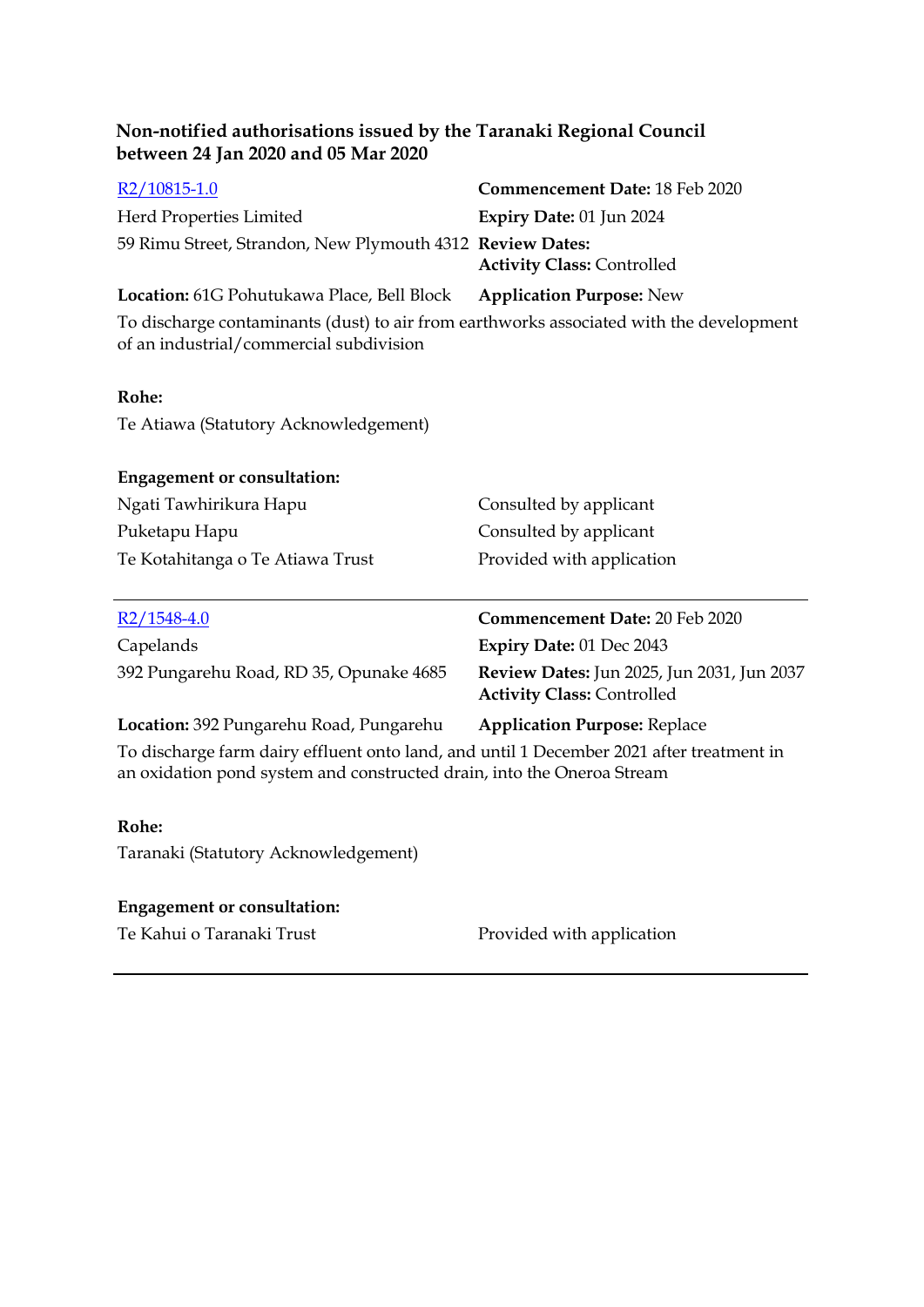| $R2/1680-4.0$                                                                                                                                                                   | Commencement Date: 20 Feb 2020                                                         |
|---------------------------------------------------------------------------------------------------------------------------------------------------------------------------------|----------------------------------------------------------------------------------------|
| Estate WA Williams                                                                                                                                                              | <b>Expiry Date: 01 Dec 2043</b>                                                        |
| C/- M Washer, 16 Koru Road, RD 4, New<br>Plymouth 4374                                                                                                                          | <b>Review Dates:</b> Jun 2025, Jun 2031, Jun 2037<br><b>Activity Class: Controlled</b> |
| Location: 261 Newall Road, Okato                                                                                                                                                | <b>Application Purpose: Replace</b>                                                    |
| To discharge farm dairy effluent onto land, and until 1 December 2021 after treatment in<br>an oxidation pond system, into an unnamed tributary of the Teikaparua (Warea) River |                                                                                        |
| Rohe:                                                                                                                                                                           |                                                                                        |
| Taranaki (Statutory Acknowledgement)                                                                                                                                            |                                                                                        |
| <b>Engagement or consultation:</b>                                                                                                                                              |                                                                                        |
| Te Kahui o Taranaki Trust                                                                                                                                                       | Provided with application                                                              |
|                                                                                                                                                                                 |                                                                                        |
| $R2/1843-4.0$                                                                                                                                                                   | <b>Commencement Date: 20 Feb 2020</b>                                                  |
| Wiremu Farm Trust                                                                                                                                                               | <b>Expiry Date: 01 Dec 2043</b>                                                        |
| 1637 Wiremu Road, RD 34, Rahotu 4684                                                                                                                                            | <b>Review Dates:</b> Jun 2025, Jun 2031, Jun 2037<br><b>Activity Class: Controlled</b> |
| Location: 1637 Wiremu Road, Rahotu                                                                                                                                              | <b>Application Purpose: Replace</b>                                                    |

To discharge farm dairy effluent onto land, and until 1 December 2021 after treatment in an oxidation pond system and wetland, into an unnamed tributary of the Okahu Stream

#### **Rohe:**

Taranaki (Statutory Acknowledgement)

#### **Engagement or consultation:**

# Te Kahui o Taranaki Trust Comment on application received

*General support*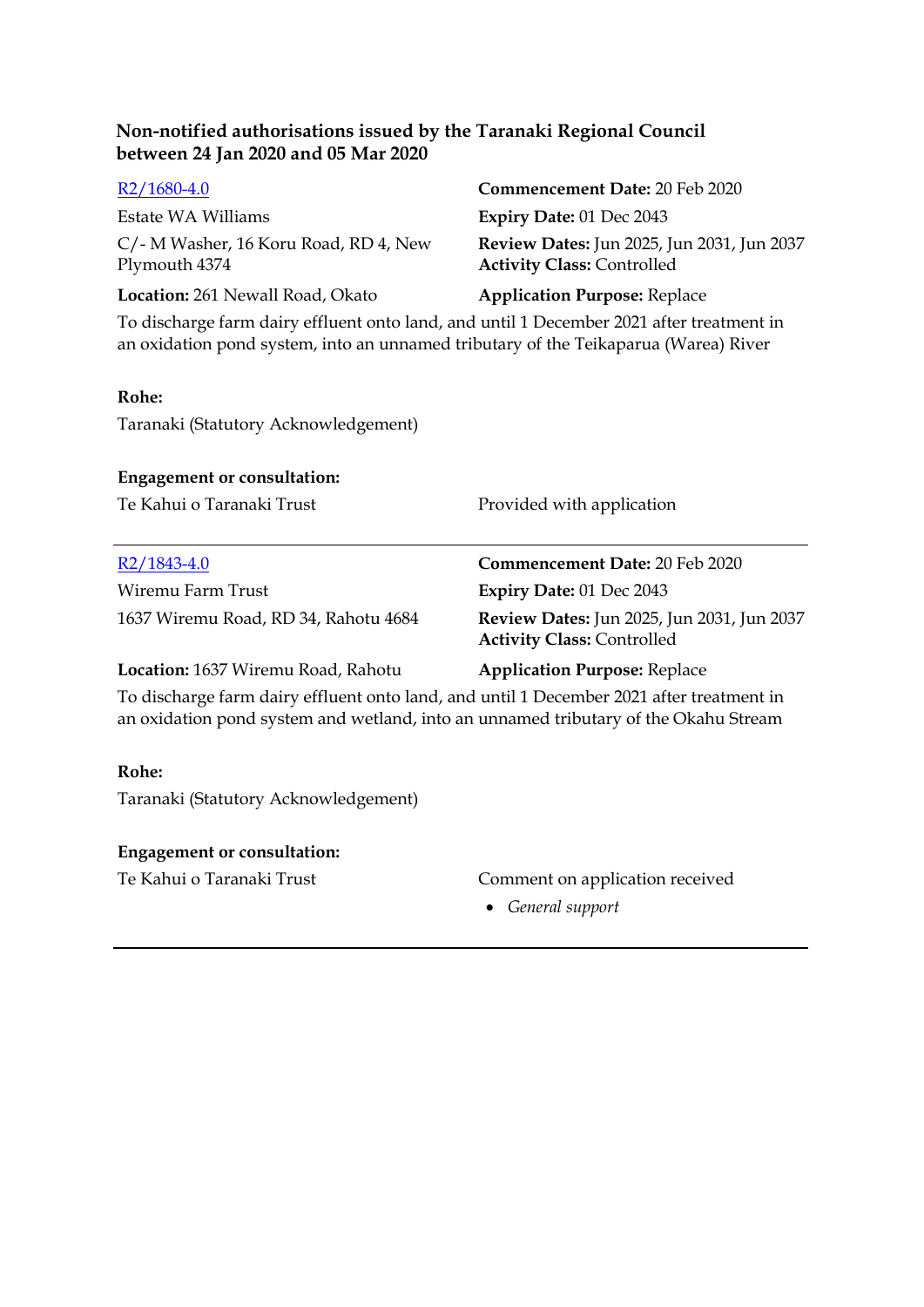| $R2/2433-3.0$                                                                                                                                                                                            | Commencement Date: 20 Feb 2020       |
|----------------------------------------------------------------------------------------------------------------------------------------------------------------------------------------------------------|--------------------------------------|
| Washer & Co Limited                                                                                                                                                                                      | Expiry Date: 01 Dec 2043             |
| JC & MC Washer, Bullshop, 16 Koru Road, RD Review Dates: Jun 2025, Jun 2031, Jun 2037<br>4, New Plymouth 4374                                                                                            | <b>Activity Class: Discretionary</b> |
| Location: Rahotu Road, Rahotu                                                                                                                                                                            | <b>Application Purpose: Replace</b>  |
| To discharge farm dairy effluent onto land, and until 1 December 2021 after treatment in<br>an oxidation pond system and constructed drain, into an unnamed tributary of the Tasman<br>Sea               |                                      |
| Rohe:                                                                                                                                                                                                    |                                      |
| Taranaki (Statutory Acknowledgement)                                                                                                                                                                     |                                      |
|                                                                                                                                                                                                          |                                      |
| <b>Engagement or consultation:</b>                                                                                                                                                                       |                                      |
| Te Kahui o Taranaki Trust                                                                                                                                                                                | Provided with application            |
|                                                                                                                                                                                                          |                                      |
|                                                                                                                                                                                                          |                                      |
| $R2/2081-3.0$                                                                                                                                                                                            | Commencement Date: 20 Feb 2020       |
| Juffermans Trust                                                                                                                                                                                         | Expiry Date: 01 Dec 2043             |
| 331A Warea Road, RD 37, New Plymouth 4381 Review Dates: Jun 2025, Jun 2031, Jun 2037                                                                                                                     | <b>Activity Class: Discretionary</b> |
| Location: 331 Warea Road, Warea                                                                                                                                                                          | <b>Application Purpose: Replace</b>  |
| To discharge farm dairy effluent onto land, and until 1 December 2022 after treatment in<br>an oxidation pond system and constructed drain, into an unnamed tributary of the<br>Teikaparua (Warea) River |                                      |
| Rohe:                                                                                                                                                                                                    |                                      |
| Taranaki (Statutory Acknowledgement)                                                                                                                                                                     |                                      |
| <b>Engagement or consultation:</b>                                                                                                                                                                       |                                      |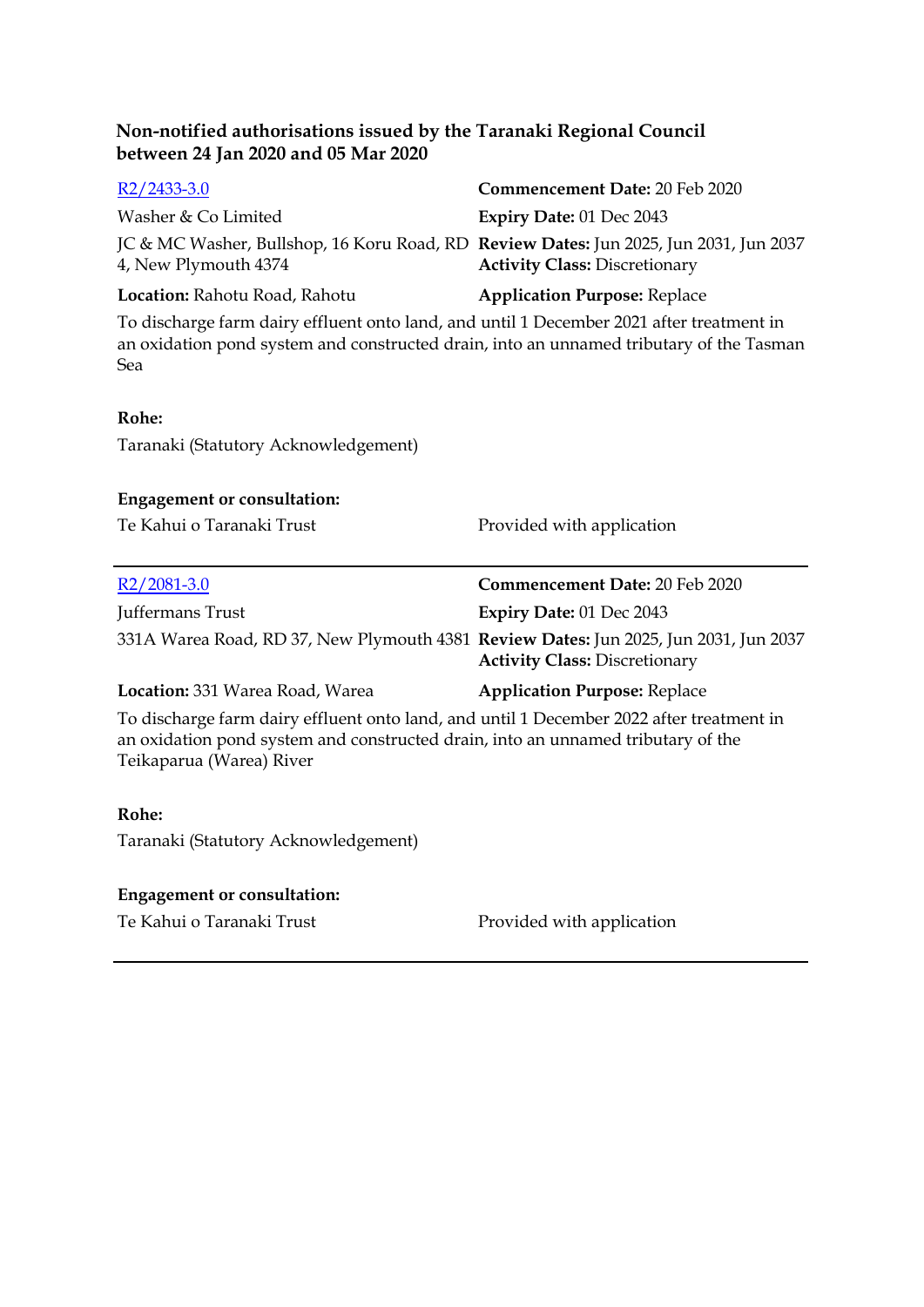| $R2/2473-3.0$<br>Beardmore Family Trust No 2<br>B Beardmore, 6790 Main Road, RD 37, Okato<br>4381<br>Location: 6078 South Road, Rahotu<br>To discharge farm dairy effluent onto land<br>Rohe:    | <b>Commencement Date: 20 Feb 2020</b><br>Expiry Date: 01 Dec 2043<br>Review Dates: Jun 2025, Jun 2031, Jun 2037<br><b>Activity Class: Controlled</b><br><b>Application Purpose: Replace</b> |  |
|--------------------------------------------------------------------------------------------------------------------------------------------------------------------------------------------------|---------------------------------------------------------------------------------------------------------------------------------------------------------------------------------------------|--|
| Taranaki (Statutory Acknowledgement)                                                                                                                                                             |                                                                                                                                                                                             |  |
| <b>Engagement or consultation:</b>                                                                                                                                                               |                                                                                                                                                                                             |  |
| Te Kahui o Taranaki Trust                                                                                                                                                                        | Provided with application                                                                                                                                                                   |  |
| $R2/2482-3.0$                                                                                                                                                                                    | Commencement Date: 21 Feb 2020                                                                                                                                                              |  |
| Cadkab Family Trust                                                                                                                                                                              | Expiry Date: 01 Dec 2043                                                                                                                                                                    |  |
| 102 Bayly Road, RD 37, New Plymouth 4381                                                                                                                                                         | Review Dates: Jun 2025, Jun 2031, Jun 2037<br><b>Activity Class: Controlled</b>                                                                                                             |  |
| Location: 74 Bayly Road, Warea                                                                                                                                                                   | <b>Application Purpose: Replace</b>                                                                                                                                                         |  |
| To discharge farm dairy effluent onto land, and until 1 December 2021 after treatment in<br>an oxidation pond system, into an unnamed tributary of the Whanganui Stream                          |                                                                                                                                                                                             |  |
| Rohe:                                                                                                                                                                                            |                                                                                                                                                                                             |  |
| Taranaki (Statutory Acknowledgement)                                                                                                                                                             |                                                                                                                                                                                             |  |
| <b>Engagement or consultation:</b>                                                                                                                                                               |                                                                                                                                                                                             |  |
| Te Kahui o Taranaki Trust                                                                                                                                                                        | Provided with application                                                                                                                                                                   |  |
| $R2/2509-4.0$                                                                                                                                                                                    | <b>Commencement Date: 21 Feb 2020</b>                                                                                                                                                       |  |
| <b>Cygnet Farms Limited</b>                                                                                                                                                                      | Expiry Date: 01 Dec 2043                                                                                                                                                                    |  |
| 248 Bird Road, RD 23, Stratford 4393                                                                                                                                                             | <b>Review Dates:</b> Jun 2025, Jun 2031, Jun 2037<br><b>Activity Class: Controlled</b>                                                                                                      |  |
| Location: 248 Bird Road, Stratford                                                                                                                                                               | <b>Application Purpose: Replace</b>                                                                                                                                                         |  |
| To discharge farm dairy effluent onto land, and until 1 December 2021 after treatment in<br>an oxidation pond system and constructed drain, into an unnamed tributary of the<br>Kahikatea Stream |                                                                                                                                                                                             |  |

**Rohe:** Ngati Ruanui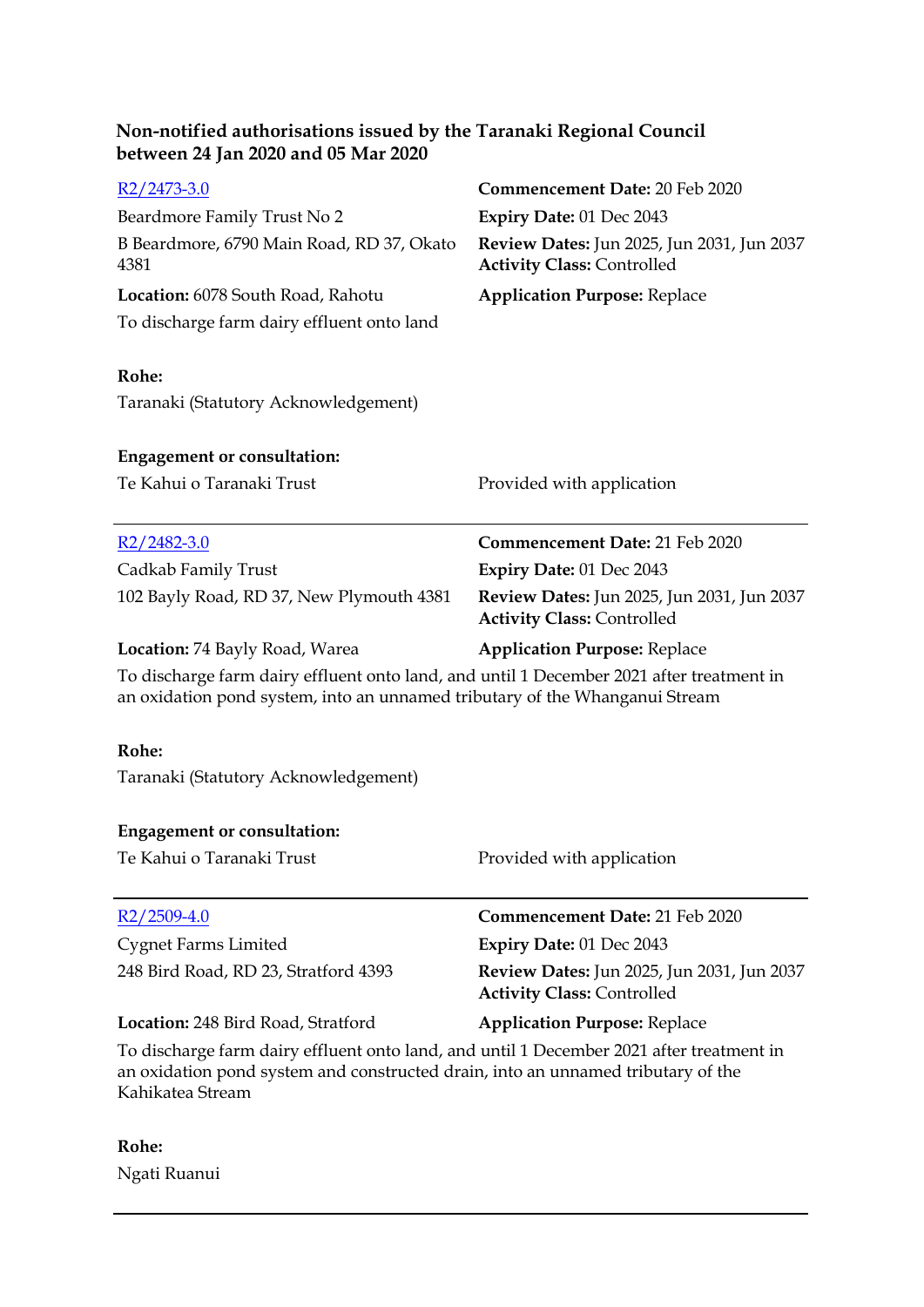| $R2/2619-3.0$                         | Commencement Date: 21 Feb 2020                                        |
|---------------------------------------|-----------------------------------------------------------------------|
| Wayne & Sharon Fisher                 | Expiry Date: 01 Dec 2025                                              |
| 1750 Wiremu Road, RD 34, Opunake 4684 | Review Dates: Jun 2022, Jun 2024<br><b>Activity Class: Controlled</b> |
| Location: 1752 Wiremu Road, Rahotu    | <b>Application Purpose: Replace</b>                                   |

To discharge farm dairy effluent:

onto land and, after treatment in an oxidation pond system, into an unnamed tributary of the Waitaha Stream if the land disposal area is unsuitable for effluent disposal; and, until 1 December 2021 to discharge farm dairy effluent after treatment in an oxidation pond system, into an unnamed tributary of the Waitaha Stream

#### **Rohe:**

Taranaki (Statutory Acknowledgement)

# **Engagement or consultation:**

Te Kahui o Taranaki Trust Provided with application

| $R2/10146-1.1$                                                                        | Commencement Date: 25 Feb 2020                                           |
|---------------------------------------------------------------------------------------|--------------------------------------------------------------------------|
| Jones Quarry Limited                                                                  | Expiry Date: 01 Jun 2033                                                 |
| 29 Mahoetahi Road, RD 42, Waitara 4382                                                | Review Dates: Jun 2021, Jun 2027<br><b>Activity Class: Discretionary</b> |
| Location: 1320 Mokau Road, Uruti                                                      | <b>Application Purpose: Change</b>                                       |
| To take and we waster from an earth dam in an waster and tributant of the Mind Disser |                                                                          |

To take and use water from an earth dam in an unnamed tributary of the Mimi River

Change of consent conditions to increase the rate of taking

#### **Rohe:**

Ngati Mutunga

| R2/10810-1.0                                                                        | Commencement Date: 26 Feb 2020                                   |
|-------------------------------------------------------------------------------------|------------------------------------------------------------------|
| South Taranaki District Council                                                     | <b>Expiry Date: 01 Jun 2052</b>                                  |
| Chief Executive, Private Bag 902, Hawera 4640 Review Dates: Jun 2025, Jun 2031, Jun | 2037, Jun 2043, Jun 2049<br><b>Activity Class: Discretionary</b> |
| <b>Location: Hawera Wastewater Treatment</b><br>Plant, 24 Beach Road, Hawera        | <b>Application Purpose: New</b>                                  |

To discharge emissions into the air from desludging and dewatering related activities at the Hawera Wastewater Treatment Plant

**Rohe:** Ngati Ruanui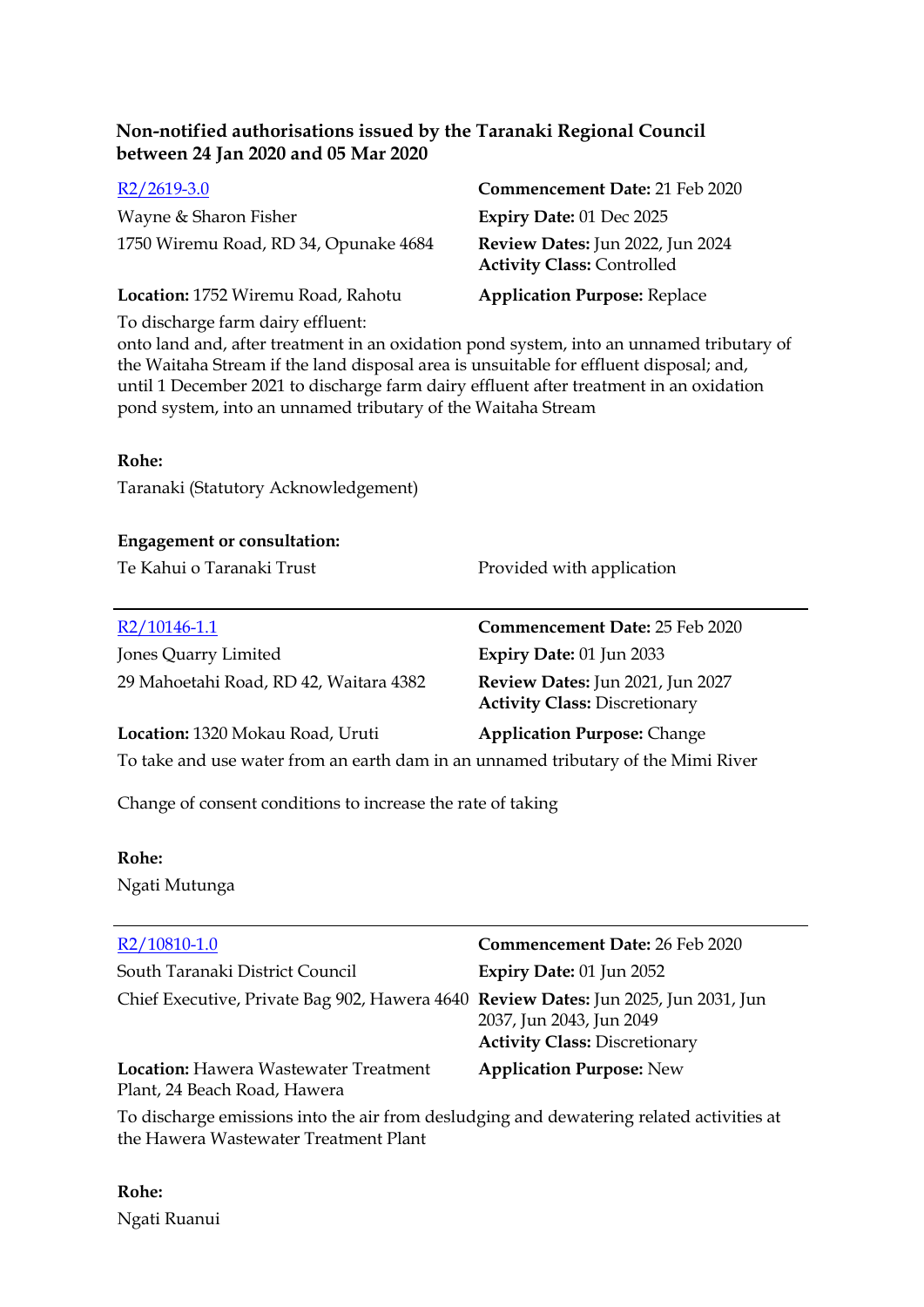| Non-notified authorisations issued by the Taranaki Regional Council<br>between 24 Jan 2020 and 05 Mar 2020             |                                                                          |  |
|------------------------------------------------------------------------------------------------------------------------|--------------------------------------------------------------------------|--|
| R <sub>2</sub> /10819-1.0                                                                                              | Commencement Date: 27 Feb 2020                                           |  |
| <b>Stinger Boats Limited</b>                                                                                           | Expiry Date: 01 Jun 2020                                                 |  |
| 61 Pitt Road, RD 2, New Plymouth 4372                                                                                  | <b>Review Dates:</b><br><b>Activity Class: Discretionary</b>             |  |
| Location: 75 Joll Street, Waitara                                                                                      | <b>Application Purpose: New</b>                                          |  |
| To temporarily take water from the Waitara River to fill an aquatrack                                                  |                                                                          |  |
| Rohe:<br>Te Atiawa (Statutory Acknowledgement)                                                                         |                                                                          |  |
| <b>Engagement or consultation:</b>                                                                                     |                                                                          |  |
| Te Kotahitanga o Te Atiawa Trust                                                                                       | Provided with application                                                |  |
|                                                                                                                        |                                                                          |  |
| $R2/10816-1.0$                                                                                                         | <b>Commencement Date: 28 Feb 2020</b>                                    |  |
| ID & JA Armstrong Family Trusts Partnership                                                                            | <b>Expiry Date: 01 Jun 2036</b>                                          |  |
| 2856 Eltham Road, RD 32, Opunake 4682                                                                                  | Review Dates: Jun 2024, Jun 2030<br><b>Activity Class: Discretionary</b> |  |
| Location: Eltham Road, Opunake                                                                                         |                                                                          |  |
|                                                                                                                        | <b>Application Purpose: New</b>                                          |  |
| To replace two existing culverts in the Mangapukeaka Stream, including the associated<br>disturbance of the stream bed |                                                                          |  |
| Rohe:                                                                                                                  |                                                                          |  |
| Ngaruahine (Statutory Acknowledgement)                                                                                 |                                                                          |  |
| Taranaki (Statutory Acknowledgement)                                                                                   |                                                                          |  |
|                                                                                                                        |                                                                          |  |
| <b>Engagement or consultation:</b>                                                                                     |                                                                          |  |
| Te Kahui o Taranaki Trust                                                                                              | Provided with application                                                |  |
| Te Korowai O Ngaruahine Trust                                                                                          | Comment on application received<br>Do not oppose, subject to conditions  |  |